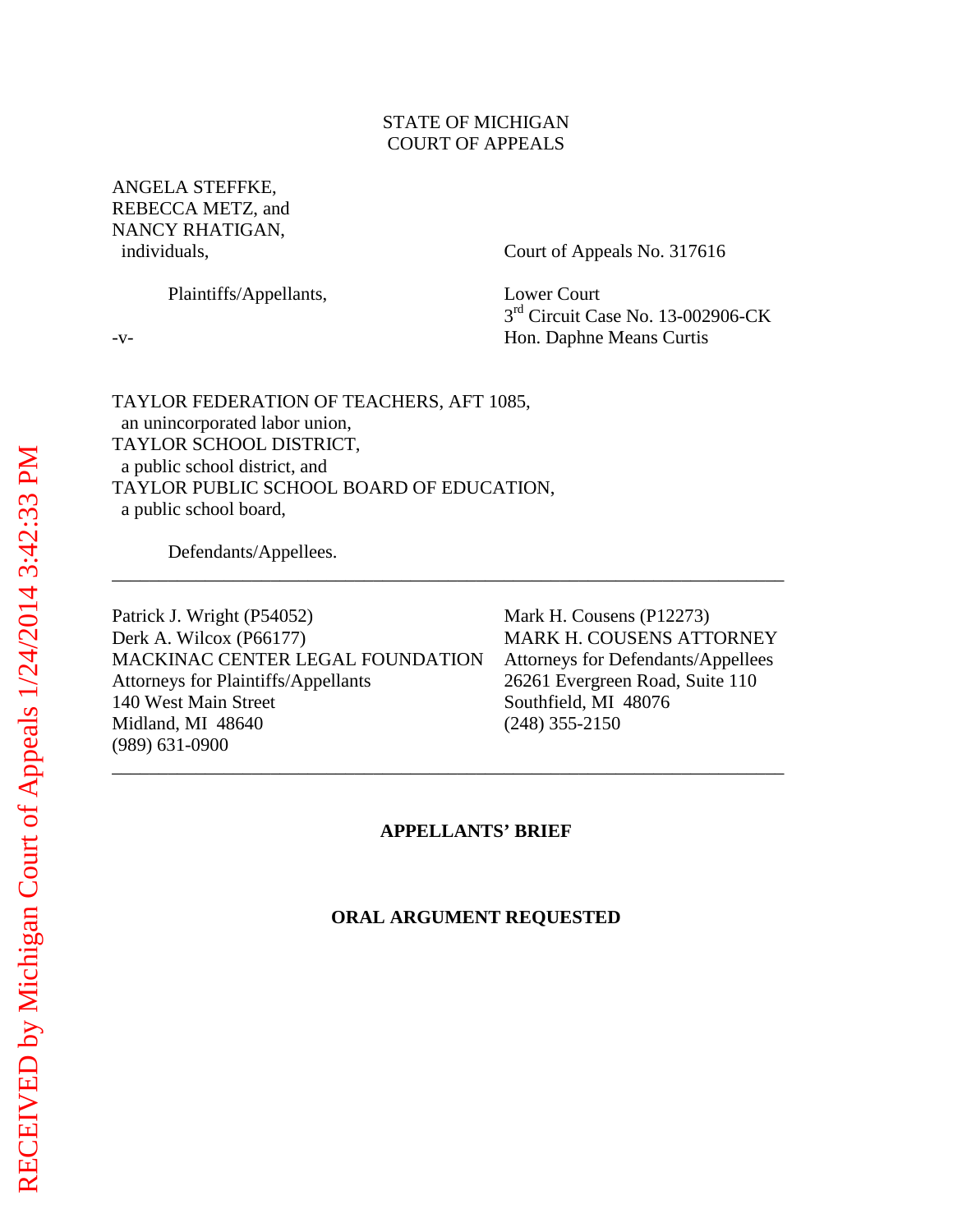## **TABLE OF CONTENTS**

| A. The Teachers' action, although it involved a public-sector labor union and employer,<br>was one whose result depended on interpretations of statutory construction, contract |
|---------------------------------------------------------------------------------------------------------------------------------------------------------------------------------|
| 1. Two simultaneous collective bargaining agreements with differing expiration                                                                                                  |
| 2. A collective bargaining agreement is a contract and, like any other contract, it<br>requires valid consideration. The Union Security Agreement here lacks valid              |
| 3. The School Board exceeded its authority as a legislative body when it bound<br>subsequent boards to a policy with a contract. Its action is therefore ulta vires and         |
| 4. An employee who is covered by a collective bargaining agreement is an<br>interested party and has standing to request a ruling on the validity of the                        |
| B. The jurisdiction of the Michigan Employment Relations Commission is limited to                                                                                               |
|                                                                                                                                                                                 |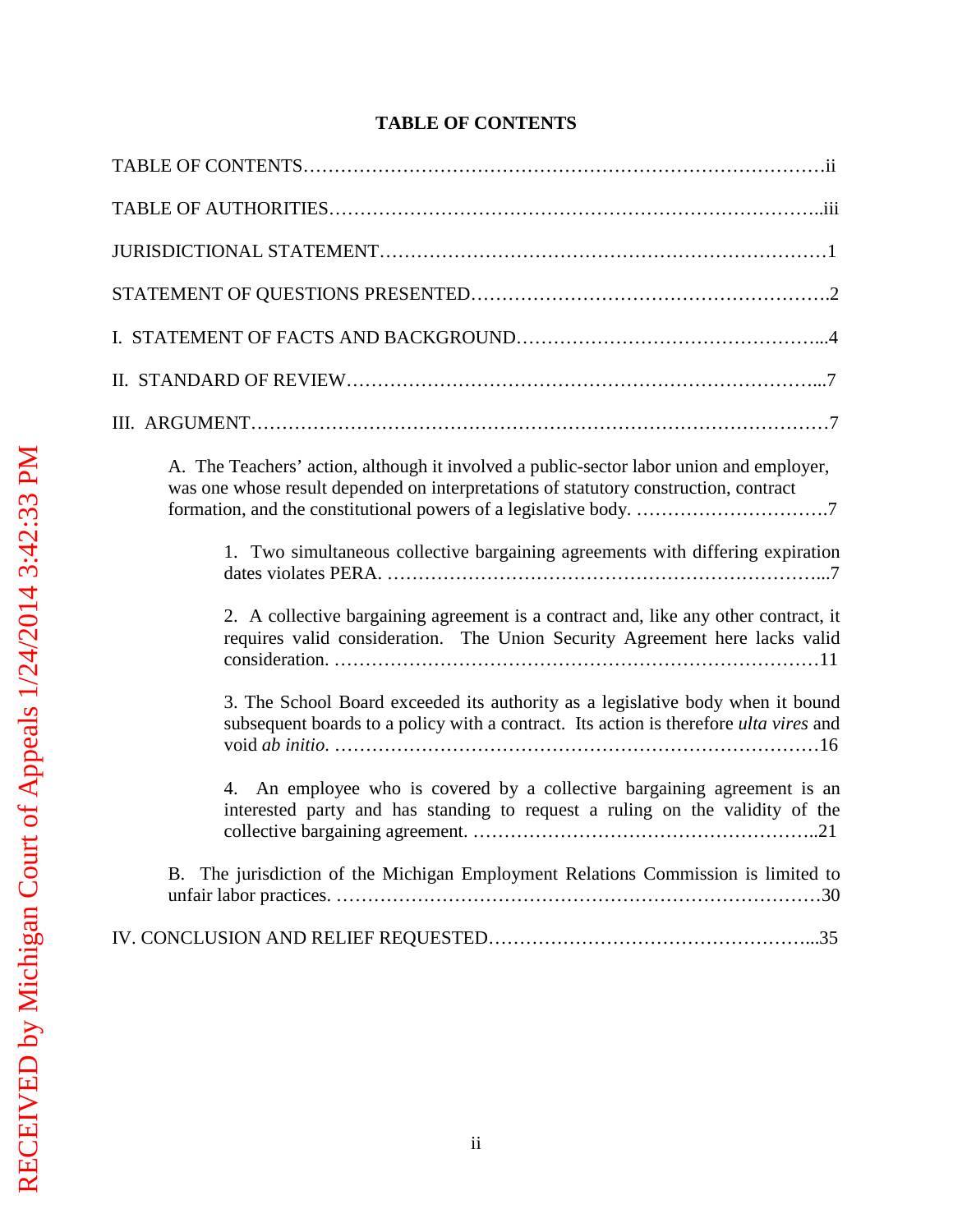## **TABLE OF AUTHORITIES**

## **Cases**

| Adrian School District v Michigan Public School Employees' Retirement System, 458 Mich 326,  |  |
|----------------------------------------------------------------------------------------------|--|
| AFSCME v Highland Park School Dist, 457 Mich 74, 96 n. 2; 577 NW2d 79, (1998)  13            |  |
|                                                                                              |  |
|                                                                                              |  |
| Brown v Sterling Aluminum Products Corporation, 365 F2d 651 (CA8 1966) 27                    |  |
| City of Detroit v Detroit & Howell Plank-Road Co, 43 Mich 140, 145; 5 NW 275 (1880) 18       |  |
|                                                                                              |  |
|                                                                                              |  |
| Dohko v Jablonowski, unpublished opinion per curiam of the Court of Appeals, decided Nov 15, |  |
|                                                                                              |  |
|                                                                                              |  |
| First Security Savings Bank v Aitken, 226 Mich App 291; 573 NW2d 307 (1997)  22              |  |
| General Motors Corp v Dep't of Treasury, 466 Mich 231, 241 n 13; 644 NW2d 734 (2002)  16     |  |
| Granite Rock Co v Int'l Brotherhood of Teamsters, 130 SCt 2847, 2857; 561 US 287 (2010) 28   |  |
| In re Complaint of Rovas Against SBC Michigan, 482 Mich 90; 754 NW2d 259 (2008)  23          |  |
| In re Request for Advisory Opinion Enrolled Senate Bill 558 (Being 1976 PA 240), 400 Mich    |  |
|                                                                                              |  |
|                                                                                              |  |
| Kent Co Deputy Sheriffs' Ass'n v Kent Co Sheriff, 238 Mich App 310, 325; 605 NW2d 363        |  |
| Lampshere Board of Educ v Lampshere Federation of Teachers, 400 Mich 104; 252 NW2d 818       |  |
|                                                                                              |  |
| Lansing Schools Educ Ass'n v Lansing Bd of Educ, 487 Mich 349, 371; 792 NW2d 686 (2010)30    |  |
| Martin v Youngstown Sheet and Tube Company, 911 F2d 1239, 1244 (CA7 1990)  29                |  |
|                                                                                              |  |
|                                                                                              |  |
|                                                                                              |  |
| Michigan Association of Governmental Employees (MAGE) v Michigan, unpublished opinion        |  |
| per curiam of the Court of Appeals, issued June 20, 2013, Docket No. 304920 12               |  |
| Michigan Educ Ass'n v Christian Bros Institute of Michigan, 267 Mich App 660, 666; 706       |  |
|                                                                                              |  |
| Retail Clerks Inter Ass'n Local Unions Nos 128 and 633 v Lion Dry Goods, 369 US 17, 28; 82   |  |
|                                                                                              |  |
| Senior Accountants, Analysts and Appraisers Ass'n v Detroit, 399 Mich 449, 464; 249 NW2d     |  |
|                                                                                              |  |
|                                                                                              |  |
| St Clair Intermediate School Dist v Intermediate Educ Ass'n, 458 Mich 540, 550; 581 NW2d     |  |
|                                                                                              |  |
|                                                                                              |  |
| State Treasurer v Sprague, 284 Mich App 235, 242; 772 NW2d 452 (2009) 18                     |  |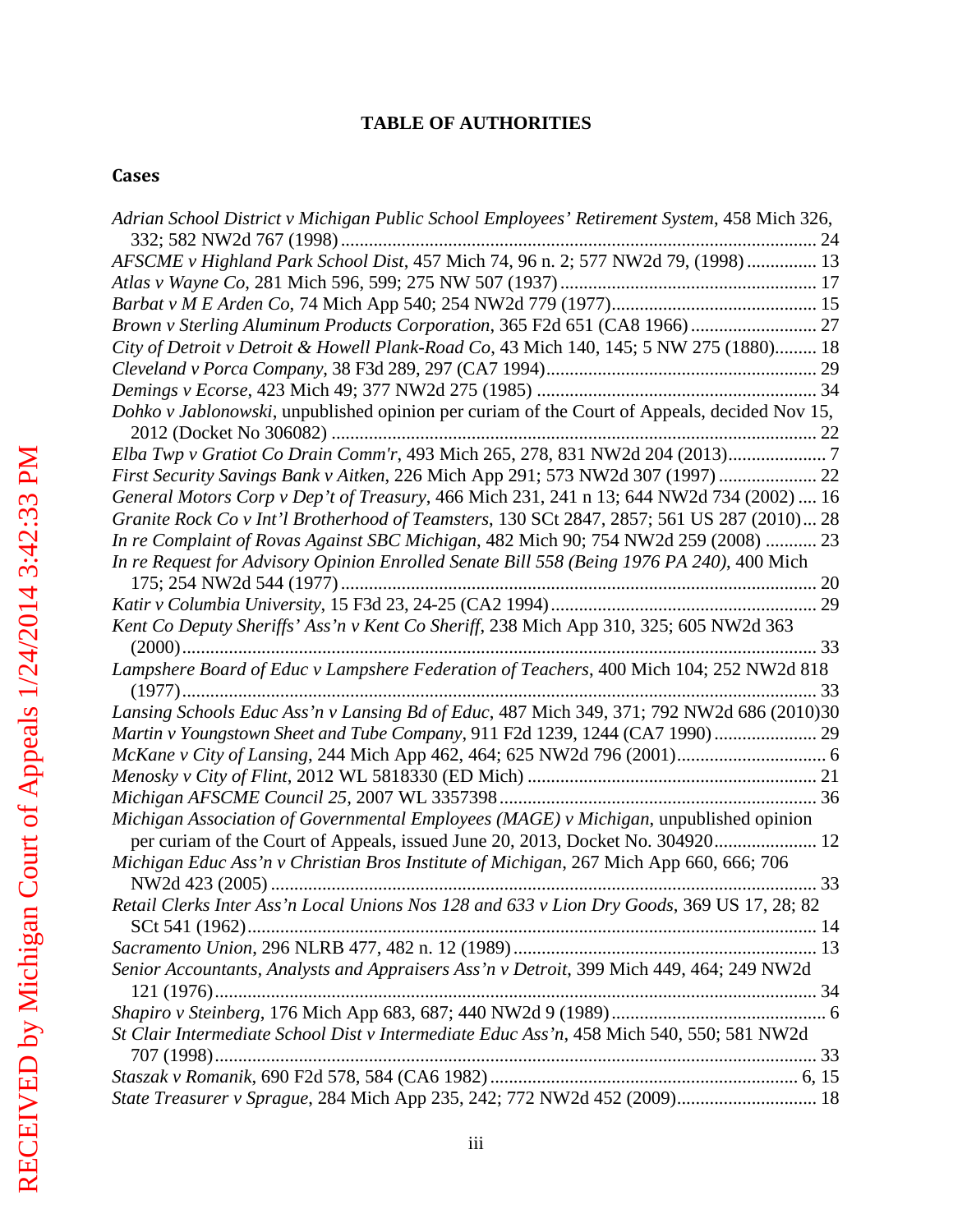| Waterford School Dist and Waterford Educ Ass'n, 23 MPER ¶ 91 (Oct 22, 2010) 14 |
|--------------------------------------------------------------------------------|
|                                                                                |
|                                                                                |
|                                                                                |
|                                                                                |

## **Statutes**

## Rules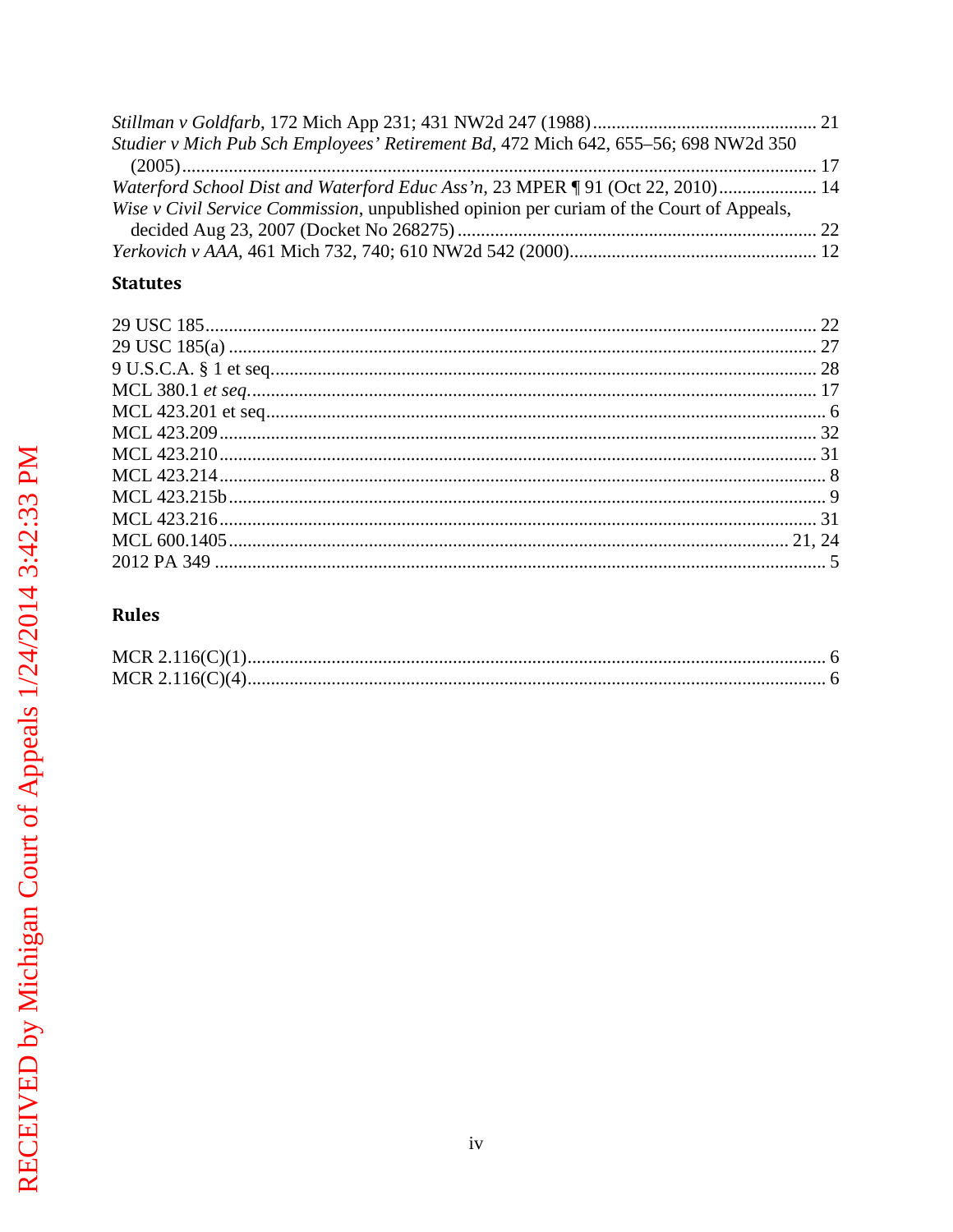#### **JURISDICTIONAL STATEMENT**

On July 24, 2013, the Third Circuit Court of Michigan, for Wayne County, refused to hear the case of three Taylor public school teachers who were subjected to a collective bargaining agreement which failed to meet the requirements for contract formation, violated the Public Employment Relations Act, and exceeded the authority of the public body which employs them. The judge dismissed their complaint for lack of subject matter jurisdiction, finding that because the matter involves the Public Employment Relations Act, that it was under the exclusive jurisdiction of the Michigan Employment Relations Commission.

The Third Circuit's dismissal of this case was a final appealable order pursuant to MCR 7.202 $(6)(a)(i)$ , and this appeal is timely pursuant to MCR 7.204 $(A)(1)(a)$ . Therefore, this court has jurisdiction pursuant to MCR 7.203(A)(1).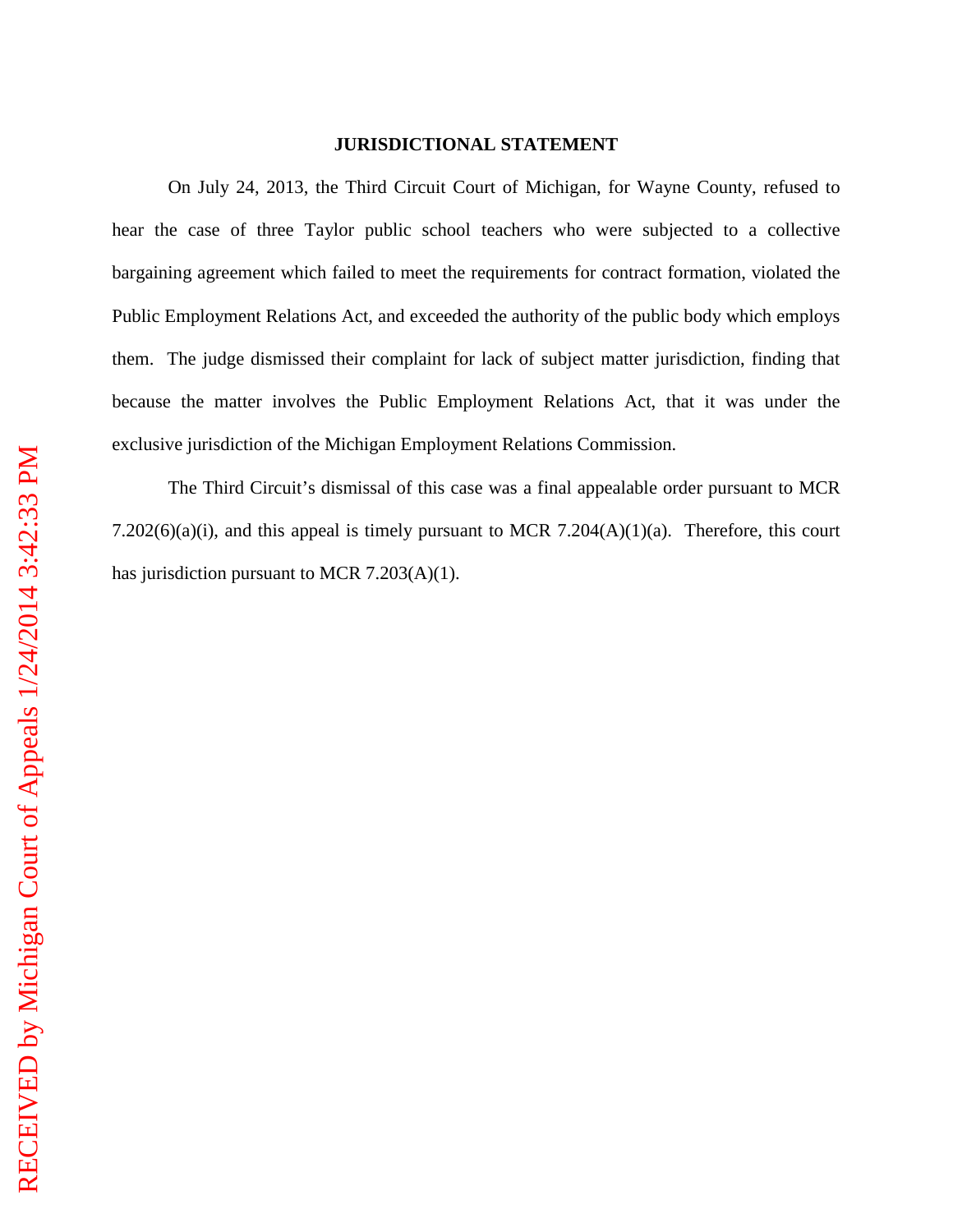#### **STATEMENT OF QUESTIONS PRESENTED**

1. The Michigan Employment Relations Commission (MERC) has exclusive jurisdiction over a limited subset of labor matters which are categorized as unfair labor practices. Appellants brought an action in the circuit court based predominantly of contract formation, statutory interpretation, and the constitutional limits placed on the authority of a public body. The Third Circuit Court dismissed this case and held that MERC had exclusive jurisdiction because the case included a violation of Michigan's Public Employment Relations Act (PERA) that was not an unfair labor practice. Was the matter improperly dismissed when the exclusive jurisdiction of the MERC is limited to hearing unfair labor practice charges, and does not include jurisdiction over the matters at issue in Appellants' action?

| Appellants say:               | Yes. |
|-------------------------------|------|
| Appellees say:                | No.  |
| The Third Circuit Court says: | No.  |

2. Michigan's Public Employment Relations Act (PERA) governs public sector labor relations. PERA contains multiple provisions which dictate that there is one collective bargaining agreement with one expiration date, and these provisions are rendered meaningless or unworkable if there are multiple collective bargaining agreements with different expiration dates. Does the Appellees' attempt to enter into two separate and distinct collective bargaining agreements with different expiration dates violate PERA?

| Appellants say:               | Yes.                      |
|-------------------------------|---------------------------|
| Appellees say:                | No.                       |
| The Third Circuit Court says: | Did not reach this issue. |

3. A valid contract requires that certain elements be met at the formation. A labor contract is not exempt from these formative elements with the exception of certain aspects of offer and acceptance. Is the labor contract at issue here invalid where it lacked the necessary element of consideration?

| Appellants say:               | Yes.                      |
|-------------------------------|---------------------------|
| Appellees say:                | No.                       |
| The Third Circuit Court says: | Did not reach this issue. |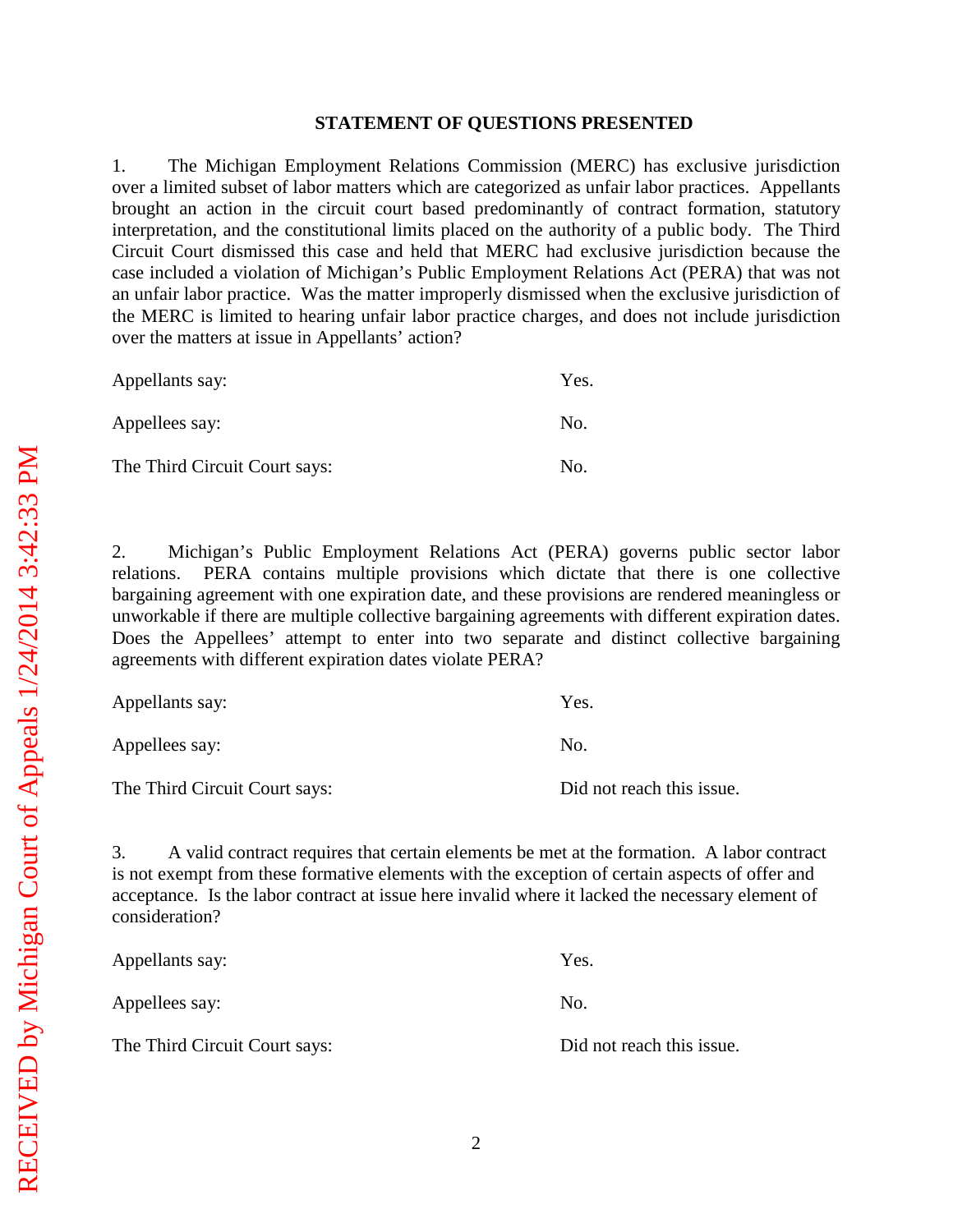4. A legislative body may not pass a law which diminishes or restricts the power of a future sitting of the legislative body to change the course of their public policy, and the use of a contract to overcome this prohibition is discouraged. The appellee school board has attempted to use an invalid contract to restrict subsequent school boards from changing its policy which affects hiring, firing, and employee retention. Is the school board's attempt to restrict subsequent school boards invalid because it exceeds its authority?

| Appellants say:               | Yes.                      |
|-------------------------------|---------------------------|
| Appellees say:                | No.                       |
| The Third Circuit Court says: | Did not reach this issue. |

5. Is an employee, who is covered by a collective bargaining agreement contract which lists specific duties and responsibilities owed to him or her, a third-party beneficiary such that they have standing to bring an action on the contract?

| Appellants say:               | Yes.                      |
|-------------------------------|---------------------------|
| Appellees say:                | No.                       |
| The Third Circuit Court says: | Did not reach this issue. |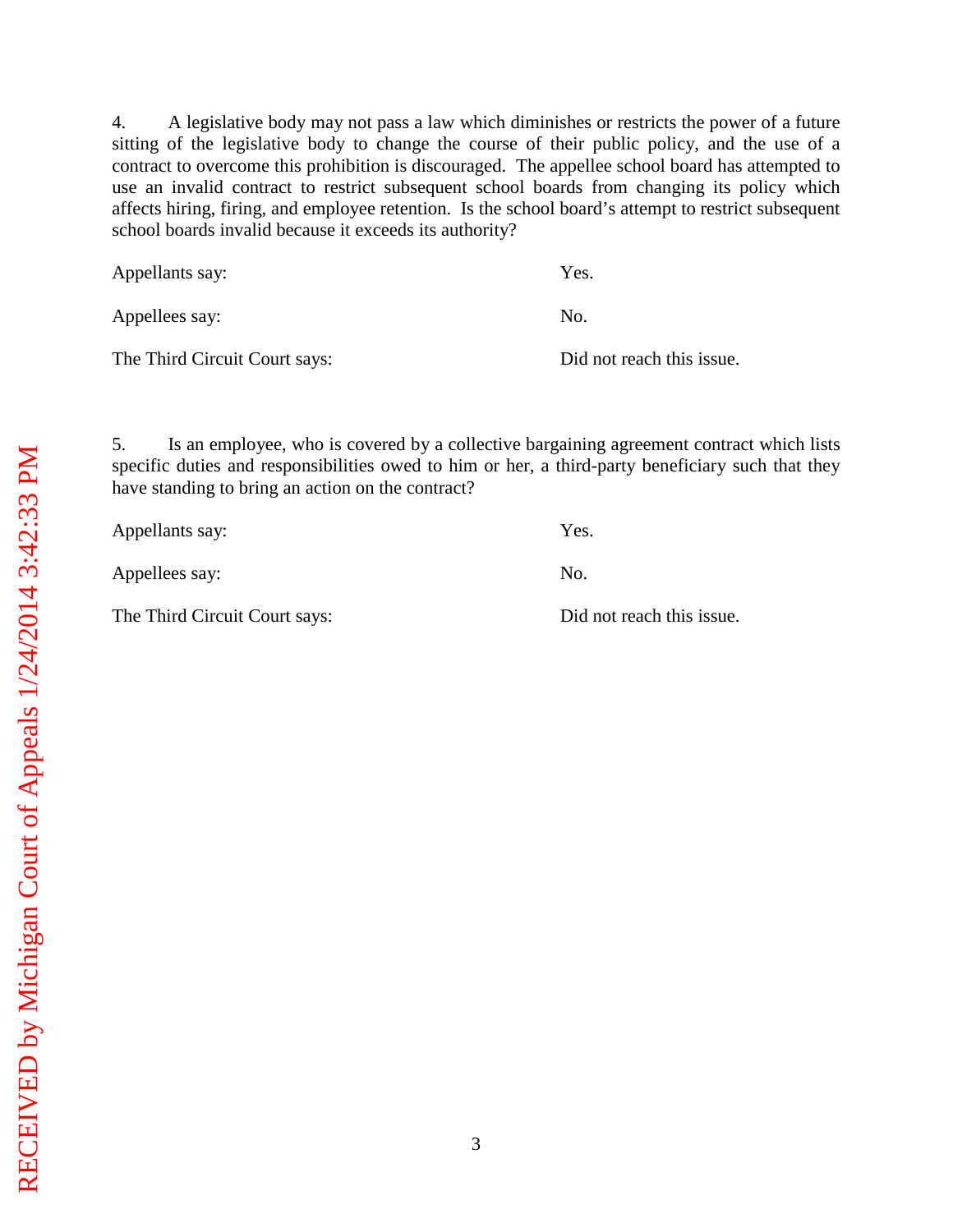### **I. STATEMENT OF FACTS AND BACKGROUND**

The relevant facts of this matter are straightforward and uncontested, but are likely unprecedented. For the first time this court will be faced with a matter where a union security clause was made as a standalone collective bargaining agreement separate and distinct from the collective bargaining agreement containing the wages and conditions of employment. The Appellants (the "Teachers") are public school teachers employed by the appellee Taylor School District (the "School District"), which is governed by the appellee Taylor Public School Board of Education (the "School Board"). The Teachers, as employees, are represented by a labor union bargaining representative, the appellee Taylor Federation of Teachers, AFT 1085 (the "Union"). (Collectively, the School Board, School District and Union are referred to as "Appellees.") On or about February 6, 2013, the School Board and the Union entered into a union security agreement (the "Union Security Agreement"). A copy of the Union Security Agreement is attached as Exhibit A. The Appellees characterized this Union Security Agreement as a "separate," second "collective bargaining agreement." *Id*. at page 3, section 2. A union security agreement typically compels the represented employee to pay either dues or agency fees to the union, and requires the employer to fire the employee at the union's request if the employee does not pay these dues or fees. Such a termination provision is present here. *Id*. at section 1(b)(v). Union security agreements are usually a clause within a single, general mandatory collective bargaining agreement entered into by the employer and the union; and the security clause is effective for the same length of time as the collective bargaining agreement of which it is a part.

In this matter, however, the Appellees' 10-year Union Security Agreement was separate from their four-year collective bargaining agreement (the "CBA"). A copy of the CBA is attached as Exhibit B. The CBA was ratified and became effective immediately prior to the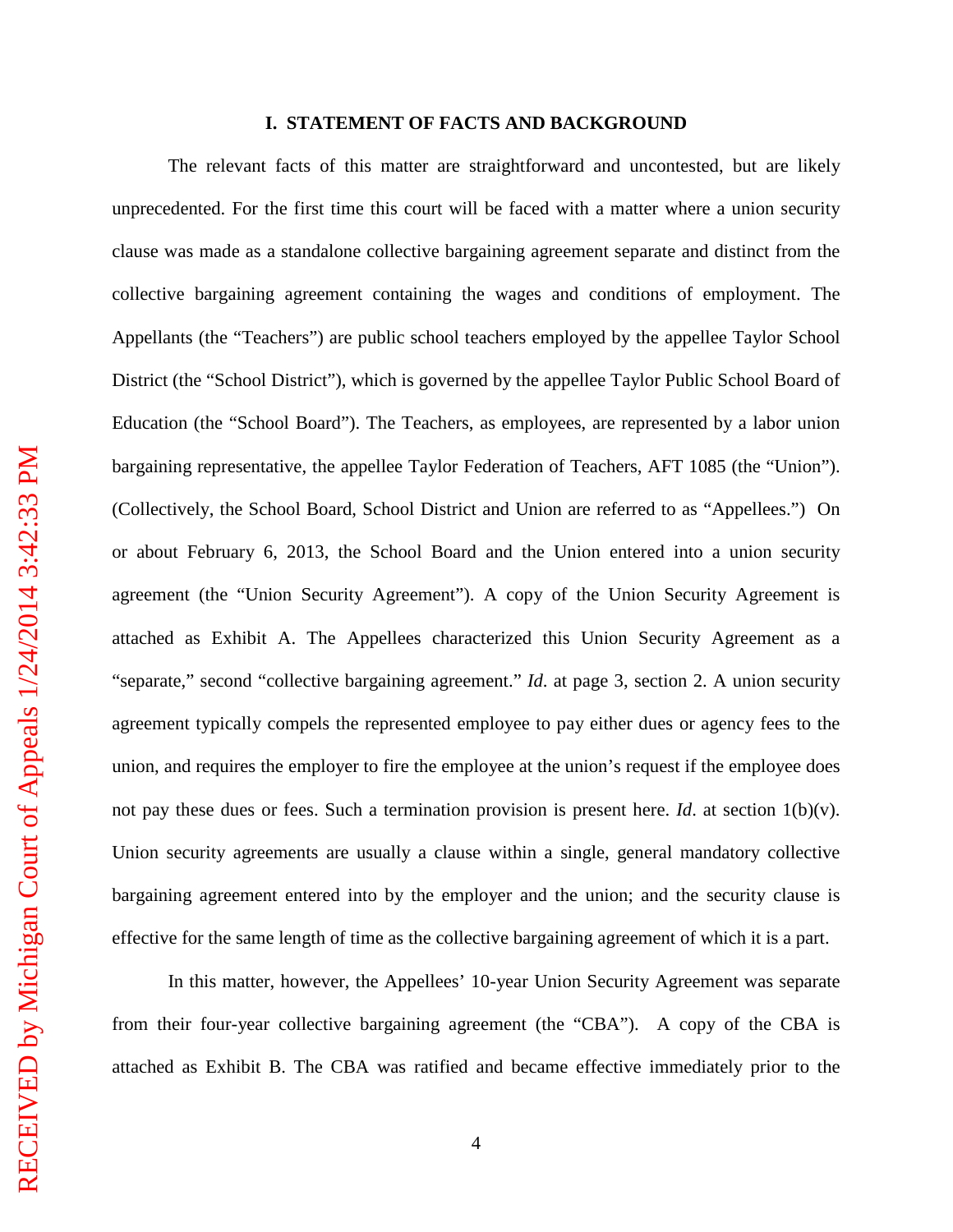Union Security Agreement. A copy of the ratification agenda is attached as Exhibit C. Questions 1 and 2 of Exhibit C show the timing of the two ratification votes. The separation of the Union Security Agreement from the CBA and the differing expiration dates are unusual and might be unprecedented.

The only consideration offered by the Appellees to support the Union Security Agreement was "labor peace and bargaining unit continuity which both parties acknowledge to be valuable to each of them." See Exhibit A, introductory paragraph.

The Union sought a union security agreement separate from the CBA because Michigan's new "Freedom To Work" law (also known as "Right To Work"), 2012 PA 349, bans such security agreements and outlaws any legal requirement that an employee pay union dues or fees as a condition of employment. The new Freedom To Work law took effect March 28, 2013, and it could not void contracts already in existence without a potential breach of the 'contracts clauses' of both the Michigan and United States constitutions. As a result, a contract, such as the Union Security Agreement in the instant case, entered into or extended before the effective date of the new law would be valid if the contract or extension were legal.

The Teachers filed suit on February 28, 2013, challenging the validity of the Union Security Agreement. The Teachers stated that, as third-party beneficiaries to the Union Security Agreement, they had standing to seek a declaratory judgment as to its validity. The Teachers contended the Union Security Agreement is invalid for three reasons. First, Michigan's Public Employment Relations Act (PERA) contains several provisions which are made unworkable if there are multiple simultaneous collective bargaining agreements with different expiration dates; therefore, such an arrangement violates PERA. A contract that violates public policy is unenforceable and void *ab initio*. See *Shapiro v Steinberg*, 176 Mich App 683, 687; 440 NW2d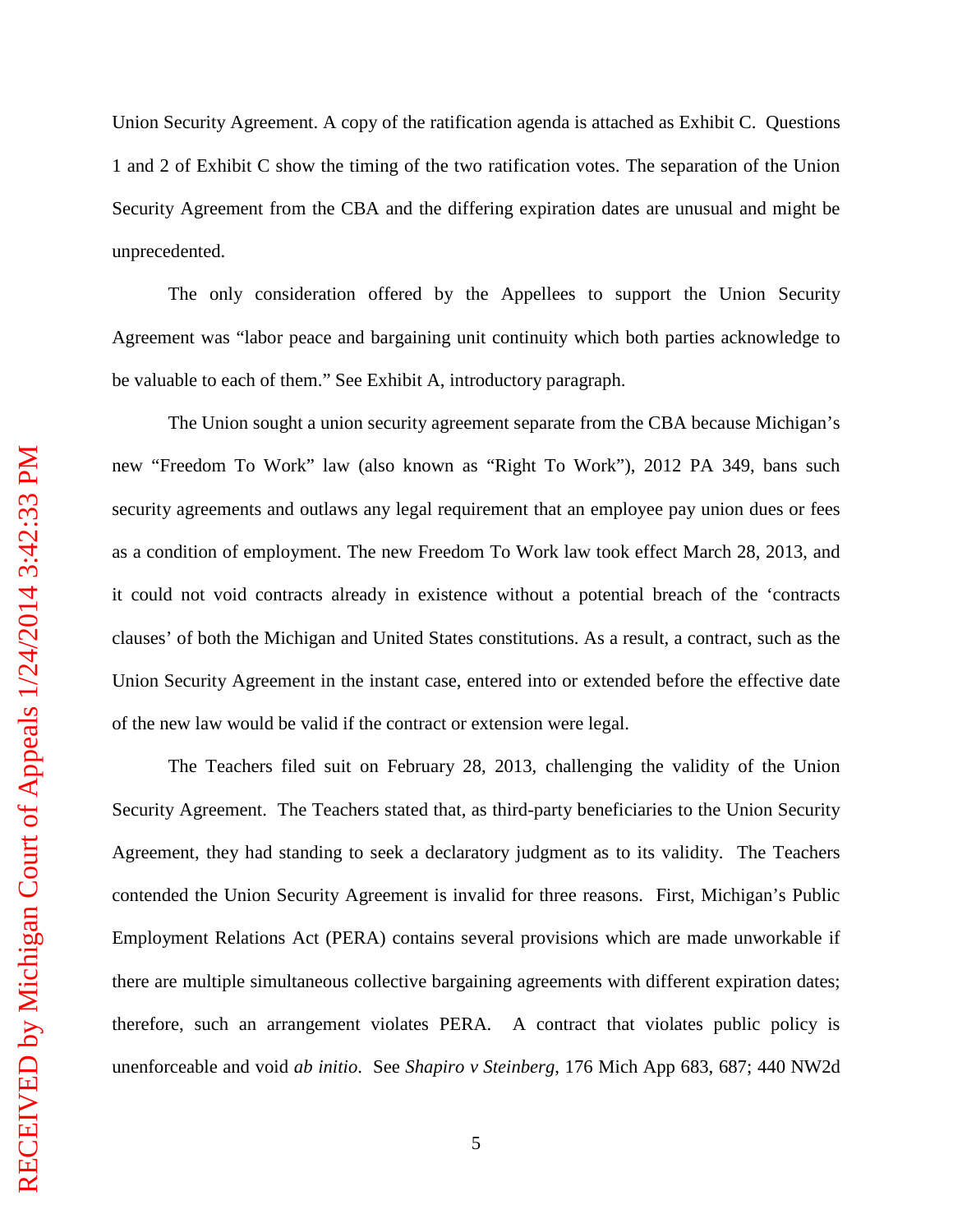9 (1989). Second, the Union Security Agreement was a contract made without valid consideration, and as such is void. See *Staszak v Romanik*, 690 F2d 578, 584 (CA6 1982). Third, the School Board used a contract of unreasonable length to set a public policy which would constrain the decision making authority of successor school boards. Using a contract to set an unalterable public policy exceeds the authority of a legislative body, and the School Board's action which exceeded its authority was *ultra vires*, therefore void *ab initio*. See, *McKane v City of Lansing*, 244 Mich App 462, 464; 625 NW2d 796 (2001).

The Teachers and Appellees made cross motions for summary disposition. The Appellees' summary disposition motion<sup>[1](#page-9-0)</sup> argued that the circuit court lacked jurisdiction because "the Michigan Employment Relations Commission has exclusive jurisdiction with regard to enforcement of the Public Employment Relations Act MCL 423.201 et seq…" (Defendants' Summary Disposition Brief at 1.) The Teachers argued that the MERC's exclusive jurisdiction is only over unfair labor practices and that this matter involved contract formation, statutory construction, and the constitutional limitations which restrict the actions of a legislative body – all of which are matters within the general subject matter jurisdiction of the circuit courts.

On July 9, 2013, the circuit court heard oral arguments on the matter and agreed with the Appellees, ruling that "The Public Employment Relations Act, PERA, governs labor relations in public employment, and this is obviously a public employment situation involving Taylor Public Schools, teachers of the Taylor Federation of Teachers, AFT Local 1085, the Taylor Public School Board of education, so clearly this is a situation that has to do with labor relations and public employment. …it is a matter for the Michigan Employment Relations Commission which

<span id="page-9-0"></span><sup>1</sup> The Appellees brought their summary judgment motion as a challenge based on *personal* jurisdiction under MCR 2.116(C)(1), although it was argued and the court treated it as a motion challenging subject matter jurisdiction under MCR 2.116(C)(4).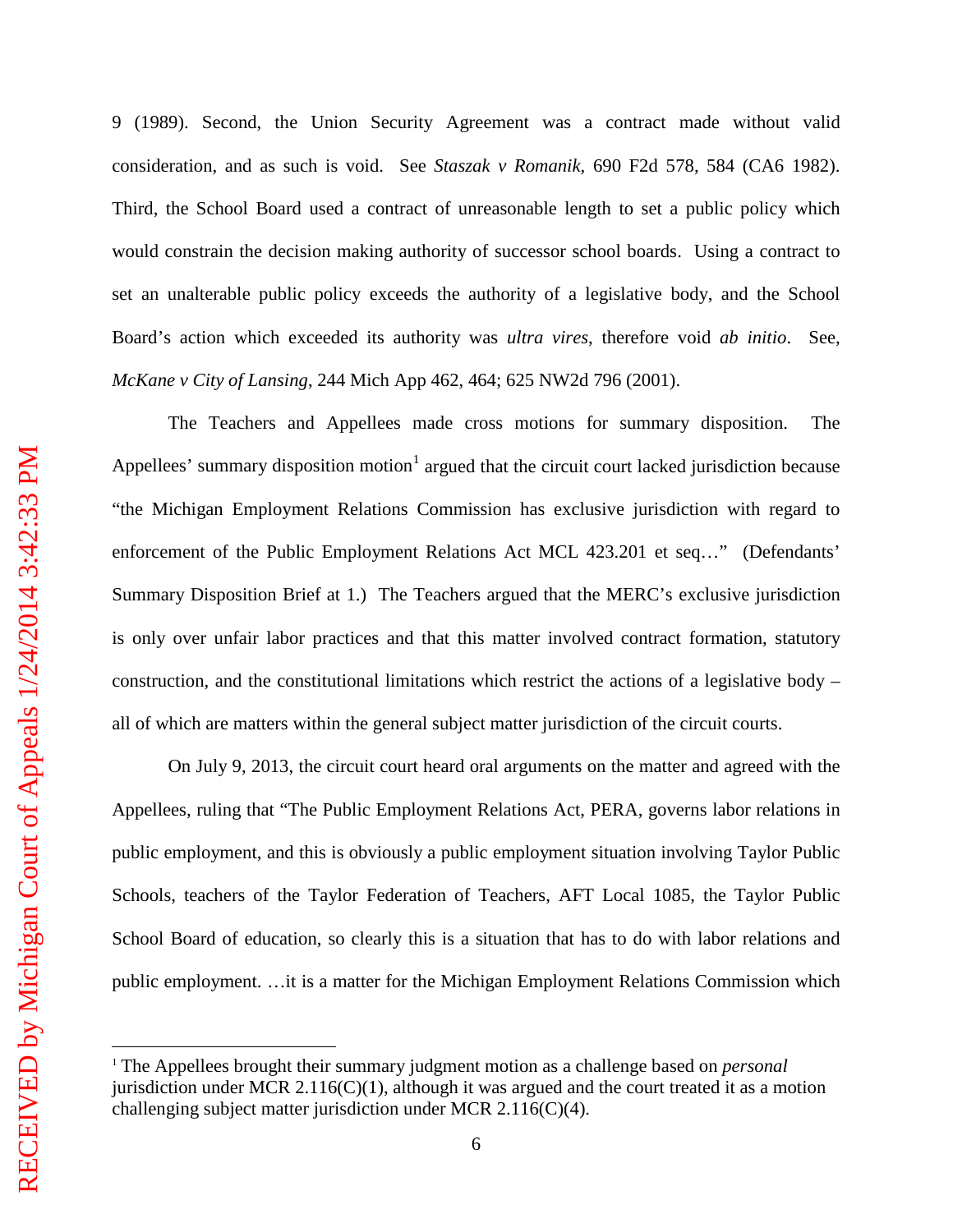has exclusive jurisdiction with respect to violations of PERA that should make the determination and not this Court. The Defendants' Motion for Summary Disposition is granted." (Hearing Transcript at 36-37.) The resulting Order which is appealed from here was issued July 24, 2013, and stated that the dismissal was made "for the reasons expressed from the bench following argument on July 9, [2](#page-10-0)013..."<sup>2</sup>

#### **II. STANDARD OF REVIEW**

Whether a court has subject-matter jurisdiction is a question of law reviewed de novo.

*Elba Twp v Gratiot Co Drain Comm'r*, 493 Mich 265, 278, 831 NW2d 204 (2013).

#### **III. ARGUMENT**

### **A. The Teachers' action, although it involved a public-sector labor union and employer, was one whose result depended on interpretations of statutory construction, contract formation, and the constitutional powers of a legislative body.**

Not every action involving a public-sector labor union and/or employer is properly characterized as an unfair labor practice. Before examining the limitations of the MERC's jurisdiction, and why this action does not properly belong there, the Teachers will describe the causes of action which were brought in the circuit court.

### **1. Two simultaneous collective bargaining agreements with differing expiration dates violates PERA.**

 $\overline{a}$ 

<span id="page-10-0"></span><sup>&</sup>lt;sup>2</sup> After the Teachers circuit court action was dismissed for lack of subject matter jurisdiction, they brought unfair labor practice charges against these same Appellees in the MERC. These are Docket No. 13-007942-MERC, Case No. C13 G-133 (charging the employer), and Docket No. 13-007944-MERC, case No. CU13 G-029 (charging the union). The unfair labor practice charges arose from the same facts as the matter here. A hearing was held on these matters on November 8, 2013, and a Decision and Recommended Order of Administrative Law Judge on Motions for Summary Disposition was issued on December 27, 2013. The ALJ recommended the dismissal the Teachers' unfair labor charges. At this time the Teachers' exceptions have not yet been filed and the commission has not adopted or rejected the ALJ's recommendations.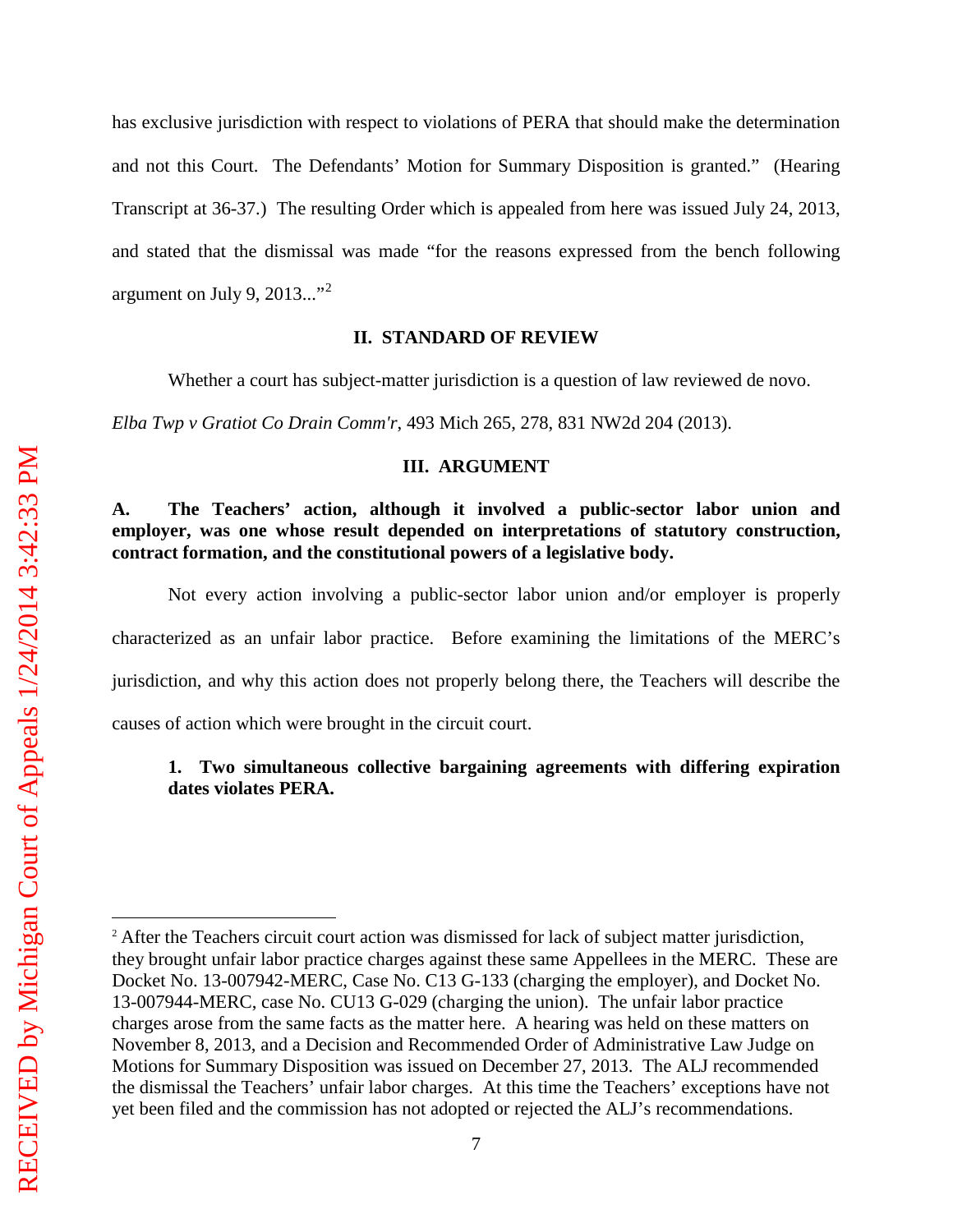The Union Security Agreement, by virtue of being a second collective bargaining agreement with a different expiration date than the first CBA, violates  $PERA$ <sup>[3](#page-11-0)</sup> Such an arrangement makes certain PERA statutes meaningless. PERA cannot be interpreted in such a manner to make portions meaningless; therefore an attempt to make a second collective bargaining agreement with a different expiration date is void against public policy. Contracts that are void against public policy are void *ab initio* and have no effect. *Shapiro*, supra.

The recently enacted MCL [4](#page-11-1)23.215b,<sup>4</sup> being Section 15b of PERA, prohibits wage increases after the expiration of a collective bargaining agreement. This Section is made meaningless by multiple collective bargaining agreements. The statute states:

(1) Except as otherwise provided in this section, after the expiration date of a collective bargaining agreement and until a successor collective bargaining agreement is in place, a public employer shall pay and provide wages and benefits at levels and amounts that are no greater than those in effect on the expiration date of the collective bargaining agreement. The prohibition in this subsection includes increases that would result from wage step increases. …

\*\*\*

(4)(a) "Expiration date" means the expiration date set forth in a collective bargaining agreement without regard to any agreement of the parties to extend or honor the collective bargaining agreement during pending negotiations for a successor collective bargaining agreement.

Multiple collective bargaining agreements make MCL 423.215b unworkable where these agreements have overlapping expiration dates. The plain reading of the statute says that wages are frozen at current levels on "the expiration date set forth in a collective bargaining agreement." This statute makes no sense if there could be a hypothetical collective bargaining agreement which was separate from the collective bargaining agreement covering wages, like the

 $\overline{a}$ 

<span id="page-11-0"></span><sup>&</sup>lt;sup>3</sup> While the courts have not ruled that there cannot be two collective bargaining agreements with different expiration dates in effect at the same time, no such arrangement has been challenged for the reason that it does not appear that such an arrangement has been tried.

<span id="page-11-1"></span> $4$  This provision became effective on June 8, 2011.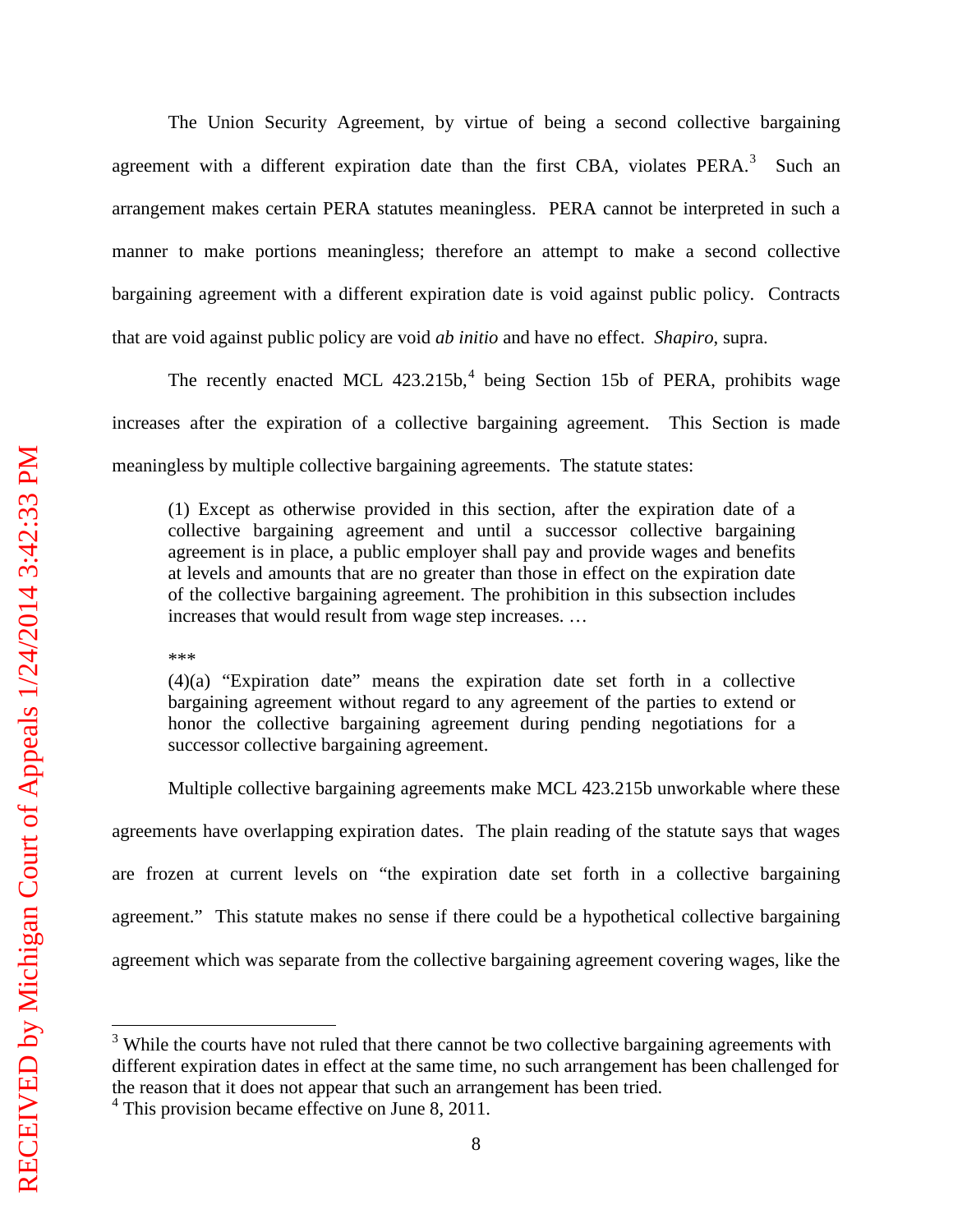Union Security Agreement here, but which expired on an earlier date than the collective bargaining agreement covering wages. Under the plain words of the statute, the expiration of *any* collective bargaining agreement would freeze wages. This could not have been what the Legislature intended.

MCL 423.214, being Section 14 of PERA, is known as the three-year "contract bar" statute, which protects a certified union from competition from other unions for three years after a collective bargaining agreement is entered into: "(a)…A collective bargaining agreement does not bar an election upon the petition of persons not parties to the collective bargaining agreement if more than 3 years have elapsed since the agreement's execution or last timely renewal, whichever was later." If there are multiple collective bargaining agreements with different expiration dates, these agreements can be staggered so that the three-year contract bar never expires – there could always be a collective bargaining agreement executed within the last three years. This would make the statute meaningless. If two different collective bargaining agreements are allowable, then what would prohibit three, four, or more collective bargaining agreements from being used so that there is always a collective bargaining agreement in place that would prevent another union from coming in and taking over representation of a unit? The statute becomes meaningless if multiple collective bargaining agreements are permitted at the same time.

The three-year contract bar in PERA was likely modeled on the three-year contract bar developed by the National Labor Relations Board. The NLRB set the bar administratively at three years in *General Cable and United Electrical*, 139 NLRB 1123, 1125 (1962) and, in that opinion, discussed the public policy reasoning behind the three-year contract bar. Notably, this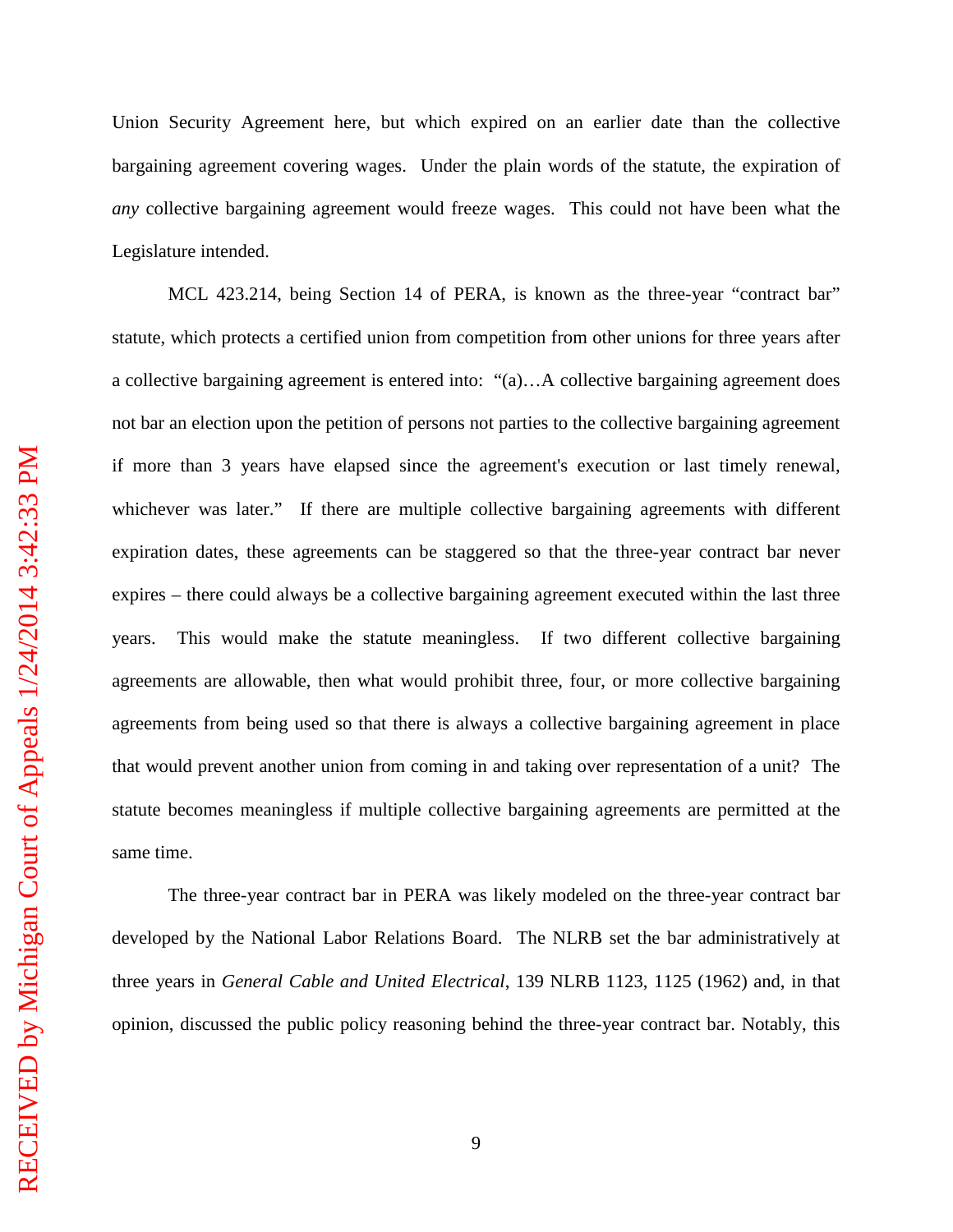includes the need of employees to retain the right to eradicate discontent within their own union

and choose another representative:

Compositely, all these factors serve to stress the efficacy of collective agreements, the need to respect their provisions, the desirability of discouraging raids among unions, **the wisdom of granting relief to employees to assist them in eradicating major causes of discontent arising within their own institutions and from [the institution's] relations with [the institution's] employees,** and the imperative for long-range planning responsive to the public interest and free from any unnecessary threat of disruption. The accommodation we have made in balancing **the interest of employee freedom to choose representatives**, and the interest of stability of industrial relations, is in the perspective of these conditions and events.

Id. at 1126 (emphasis added). The contract bar was meant to coincide with the collective bargaining agreement, and the NLRB has stated that three years was a "reasonable" length of time: "The purpose of the [three-year] contract-bar rule is 'to promote industrial peace by stabilizing, for a reasonable term, a contractual relationship between employer and union.'" *Id.* at 1261. Binding the employees to a particular union through a collective bargaining agreement or union security agreement of more than three years runs afoul of the public policy goal of "granting relief to employees to assist them in eradicating major causes of discontent arising within their own institutions and from [the institution's] relations with [the institution's] employees. . . ." *Id.* at 1126.

Moreover, if the intended public policy of the NLRA and PERA is to allow employees their "freedom to choose representatives," *Id*. at 1126, then surely the public policy was meant to protect the employees' right to choose not to pay for representation they do not want. Where, as in Michigan, we no longer require an employee to pay the union anything, the denial of this freedom for 10 years runs counter to the stated public policy balance of using three years as the longest period employees must forgo choosing a change in their representative.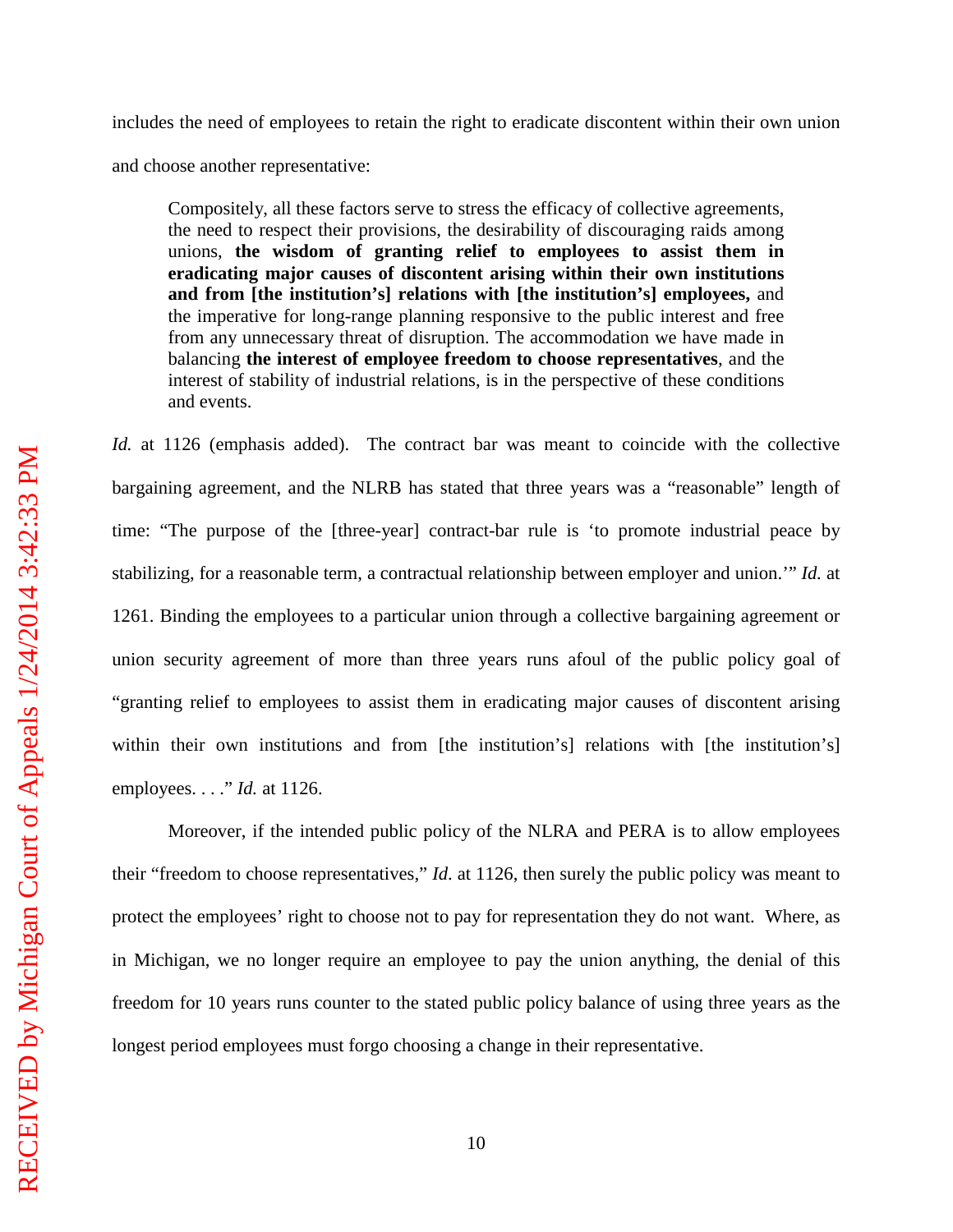The three-year contract bar is considered a reasonable degree of protection for a labor union, and would be a logical maximum length for any security agreement as well. To say that there is no logical maximum length for a union security agreement is the same as saying that a perpetual union security agreement would be valid. If 10 years is allowable for a union security agreement, would 20 years be permissible? A hundred? The logical consequence of the Appellees' position is that a public employer and a union could theoretically enter into a perpetual union security agreement which would deny the Charging Parties their rights under Freedom to Work forever. Collective bargaining agreements must have some limitation on them, particularly when they dictate the outcome of a public policy and deny employees their rights. Although three years would seem to be a reasonable maximum length, if the court wants to avoid drawing a firm line, it could hold that - wherever that line may be - 10 years is too long.

Having multiple collective bargaining agreements makes sections of PERA meaningless and nullifies the public policies that PERA was meant to enact. "The Court must avoid construing a statute in a manner that renders statutory language nugatory or surplusage." *People v Ball*, 297 Mich App 121, 123 (2012). Furthermore, "It is elementary that statutes *in pari materia* are to be taken together in ascertaining the intention of the legislature, and that courts will regard all statutes upon the same general subject matter as part of 1 system." *Robinson v Lansing*, 486 Mich 1, 8 n. 4 (2010). Reading MCL 423.214 and MCL 423.215b *in pari materia* is especially appropriate where, as here, the two statutes are so close in sequence within the same act. In this case, the system is clear: There is to be one controlling collective bargaining agreement with one expiration date which governs the terms and conditions of employment.

**2. A collective bargaining agreement is a contract and, like any other contract, it requires valid consideration. The Union Security Agreement here lacks valid consideration.**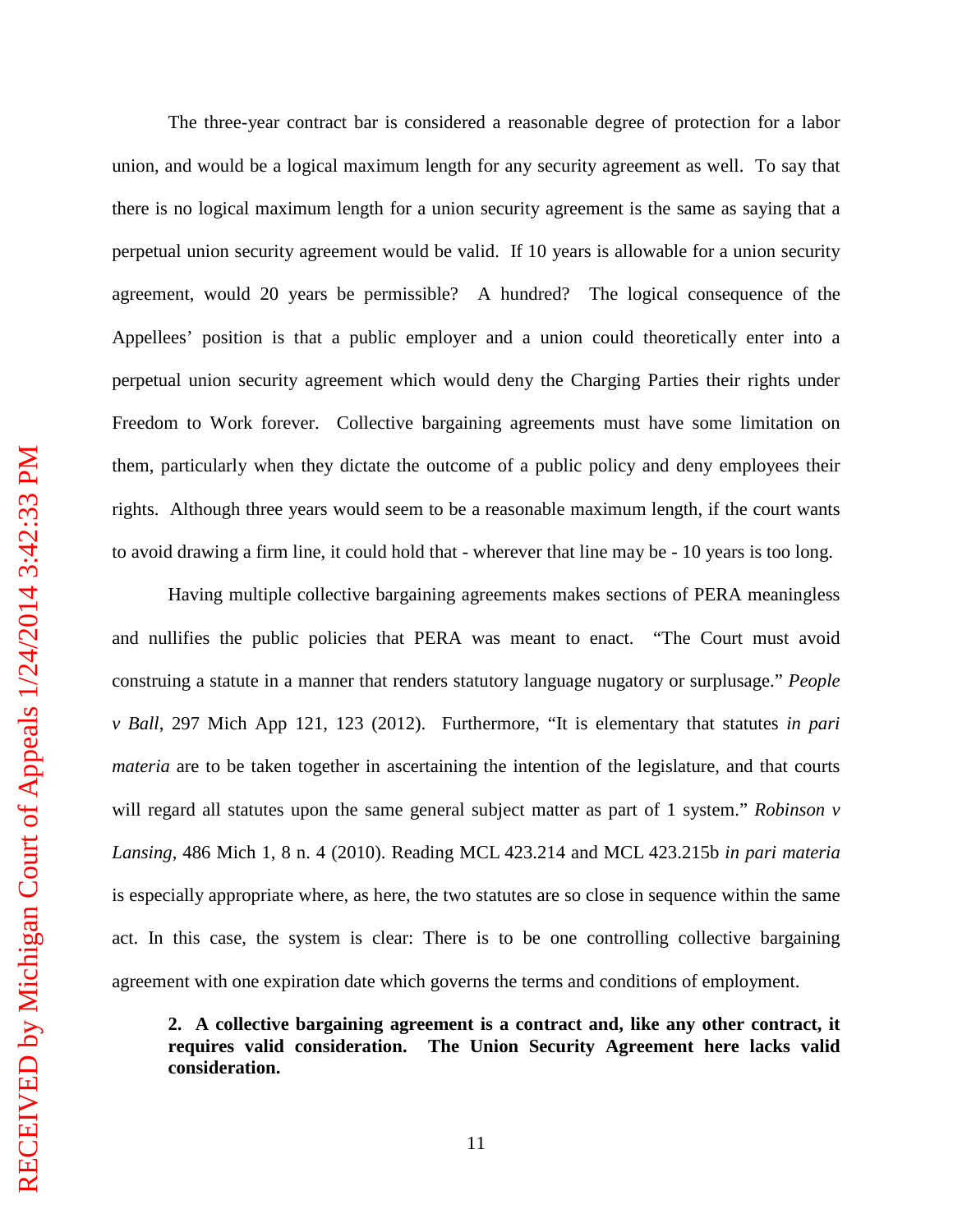It is fundamental that a valid contract requires that consideration be given. "An essential element of a contract is legal consideration." *Yerkovich v AAA*, 461 Mich 732, 740; 610 NW2d 542 (2000). It is likewise black-letter law that a pre-existing obligation cannot serve as the consideration for a new contract, and that a new contract or a revision of the existing contract requires new consideration:

Under the preexisting duty rule, it is well settled that doing what one is legally bound to do is not consideration for a new promise. This rule bars the modification of an existing contractual relationship when the purported consideration for the modification consists of the performance or promise to perform that which one party was already required to do under the terms of the existing agreement.

*Yerkovitch*, 740-41 (citations omitted). Although the mandatory nature of collective bargaining precludes many of the common-law rules of contract formation, the consideration requirement is not forgone. Michigan's courts have evaluated consideration in the context of labor agreements. *Michigan Association of Governmental Employees (MAGE) v Michigan*, unpublished opinion per curiam of the Court of Appeals, issued June 20, 2013, Docket No. 304920 (a copy of which is attached as Exhibit D to Plaintiff's Supplemental Brief dated July 2.) In *MAGE*, the subject matter was a labor contract in the context of the Civil Service, not PERA, and the question of the necessity of consideration arose. Although not specifically about consideration, *MAGE* court looked for consideration and found it, thus upholding the contract's validity:

Defendants also argue that plaintiff did not provide any valuable consideration to defendants. **An enforceable contract requires legal consideration be given by each party.** [] Here, plaintiff promised to recommend the indicated compensation increases to the coordinated compensation panel for fiscal years 2009, 2010, and 2011. By agreeing to recommend those amounts, plaintiff surrendered the opportunity to lobby for larger compensation increases for its members. Furthermore, defendants do not dispute plaintiff's assertion that it agreed to fringe benefit concessions. **This constitutes valuable consideration.**

*Id*. at \*4 (emphasis added).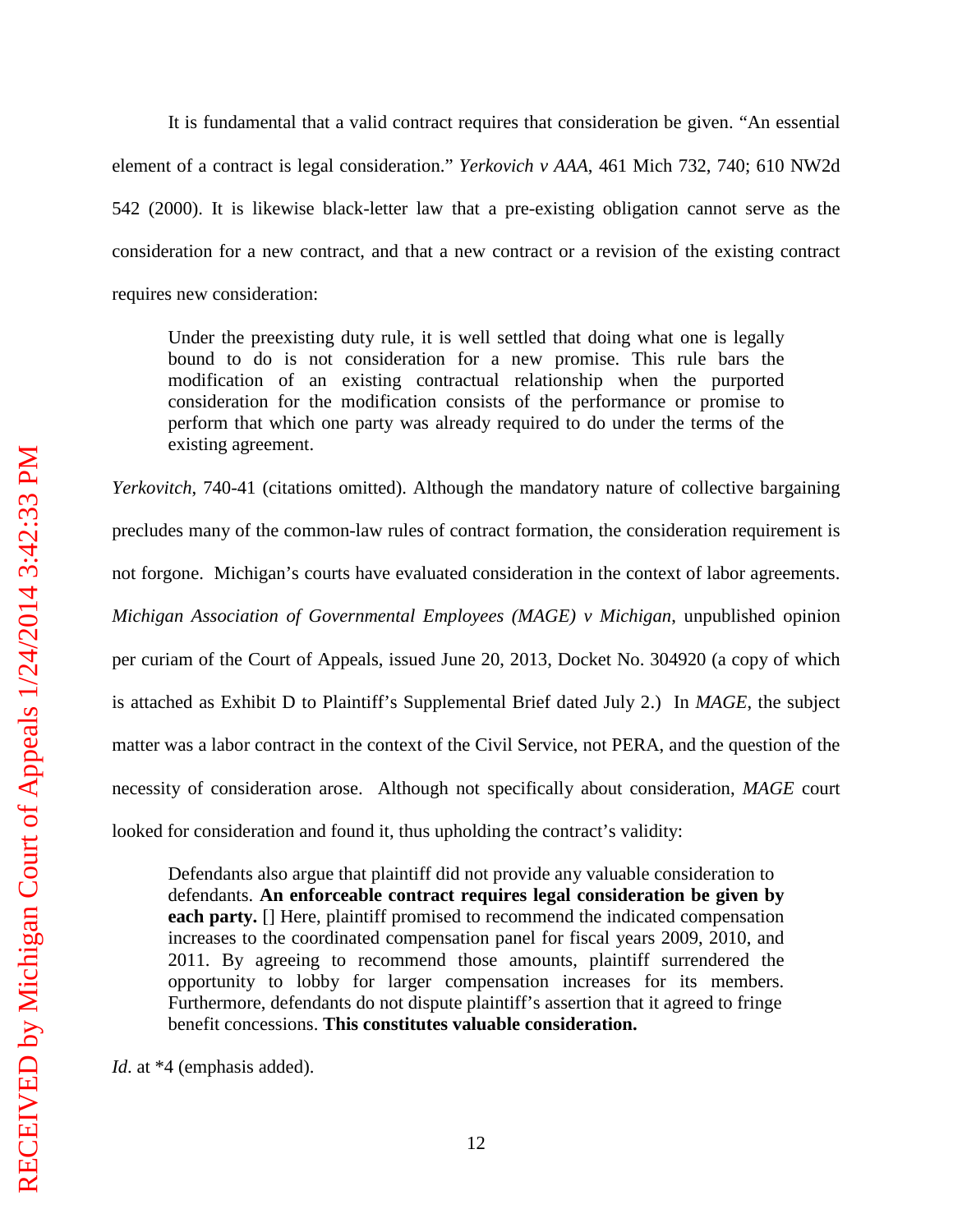Similarly, the National Labor Relations Board has looked for the existence of consideration:[5](#page-16-0)

. . . in defining the rights and obligations of the parties with respect to the formation of a collective-bargaining agreement, the [NLRB] has traditionally adopted many of the general, if not highly technical, elements of the common law of contracts. . . . And the Board may even look to some of the more technical aspects to bolster its analysis of a dispute. **Relevant to the instant case is the principle, key to the formation of an enforceable contract, that a party must have made commitments in the context of a bargained-for exchange of consideration.**

*Sacramento Union*, 296 NLRB 477, 482 n. 12 (1989) (internal citations omitted, emphasis added).

In the matter here, since the Union Security Agreement is unambiguous, the courts do not look beyond the explicit language of the document. See, generally, *Shay v Aldrich*, 487 Mich 648, 667 (2010). The only "consideration" described in the Union Security Agreement was "labor peace and bargaining unit continuity which both parties acknowledge to be valuable to each of them." This claimed consideration is invalid for the reasons that follow.

Consider "labor peace." Given the prior ratification of the CBA, "labor peace" cannot serve as consideration for the Union Security Agreement. After all, the reaching of "labor peace" or "industrial peace" is the reason that mandatory collective bargaining is authorized by PERA, MCL 423.201, *et seq*., in the first place. The MERC has stated: "[T]he primary objective of PERA is the prompt effectuation of labor peace, achieved through the existence of a mutually

 $\overline{a}$ 

<span id="page-16-0"></span><sup>5</sup> Michigan's courts will often look to the federal National Labor Relations Act (NLRA) and the interpretation of the NLRA by the federal courts and the National Labor Relations Board (NLRB) whenever, as here, PERA and the NLRA are analogous or not otherwise in conflict. See, for example, *AFSCME v Highland Park School Dist*, 457 Mich 74, 96 n. 2; 577 NW2d 79, (1998) (citations omitted): ". . .the instant case is governed by the public employee relations act*.* It is true that the PERA is patterned after the federal National Labor Relations Act. Moreover, in 'construing our state labor statutes we look for guidance to "the construction placed on the analogous provides of the NLRA by the [National Labor Relations Board] and the Federal Courts."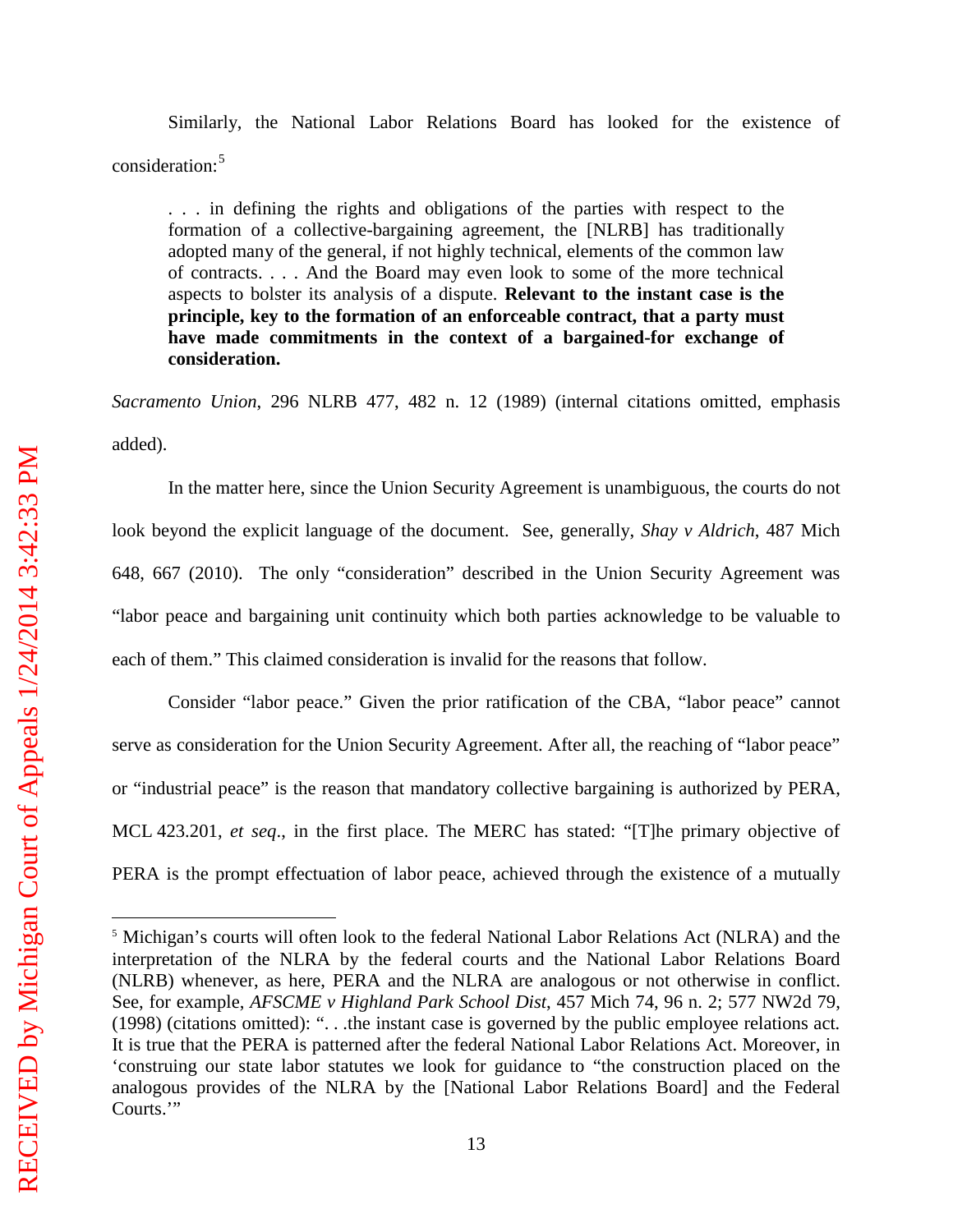accepted collective bargaining agreement." *Waterford School Dist and Waterford Educ Ass'n*, 23 MPER ¶ 91 (Oct 22, 2010). The courts have likewise determined that achieving labor peace is the reason for requiring collective bargaining. "A prime purpose of the Act is to foster industrial peace through collective bargaining." *Modern Plastics Corp v NLRB*, 379 F2d 201, 204 (CA6 1967). Hence, every collective bargaining agreement authorized by the National Labor Relations Act must provide labor peace as that is its defining characteristic: "It is enough that this is clearly an agreement between employers and labor organizations significant to the maintenance of labor peace between them." *Retail Clerks Inter Ass'n Local Unions Nos 128 and 633 v Lion Dry Goods*, 369 US 17, 28; 82 SCt 541 (1962). The provision of labor peace is therefore a necessary part of every collective bargaining agreement, whether or not the provision of labor peace is explicitly listed as consideration. Therefore, the duty of labor peace was already given as consideration for the CBA, and the effectuation of labor peace was a pre-existing duty that could not be used as consideration for the subsequent Union Security Agreement.

Nor could either Appellee offer "bargaining unit continuity" as consideration. Michigan statutes grant a public-sector union only three years of guaranteed representation — the threeyear "contract bar" that was discussed previously. For the School District acting through its school board, it is probably the case that the attempted "bargaining continuity" consideration was not meant to have been given by the School District, but only by the Union. Indeed, it is difficult to imagine what bargaining continuity the school board could give since it is an elected body subject to replacement by the voters. If they mean that, once voted out of office, the school board that voted for this Union Security Agreement could supersede future school boards in bargaining, this is not permitted. The school board is a legislative body that cannot bind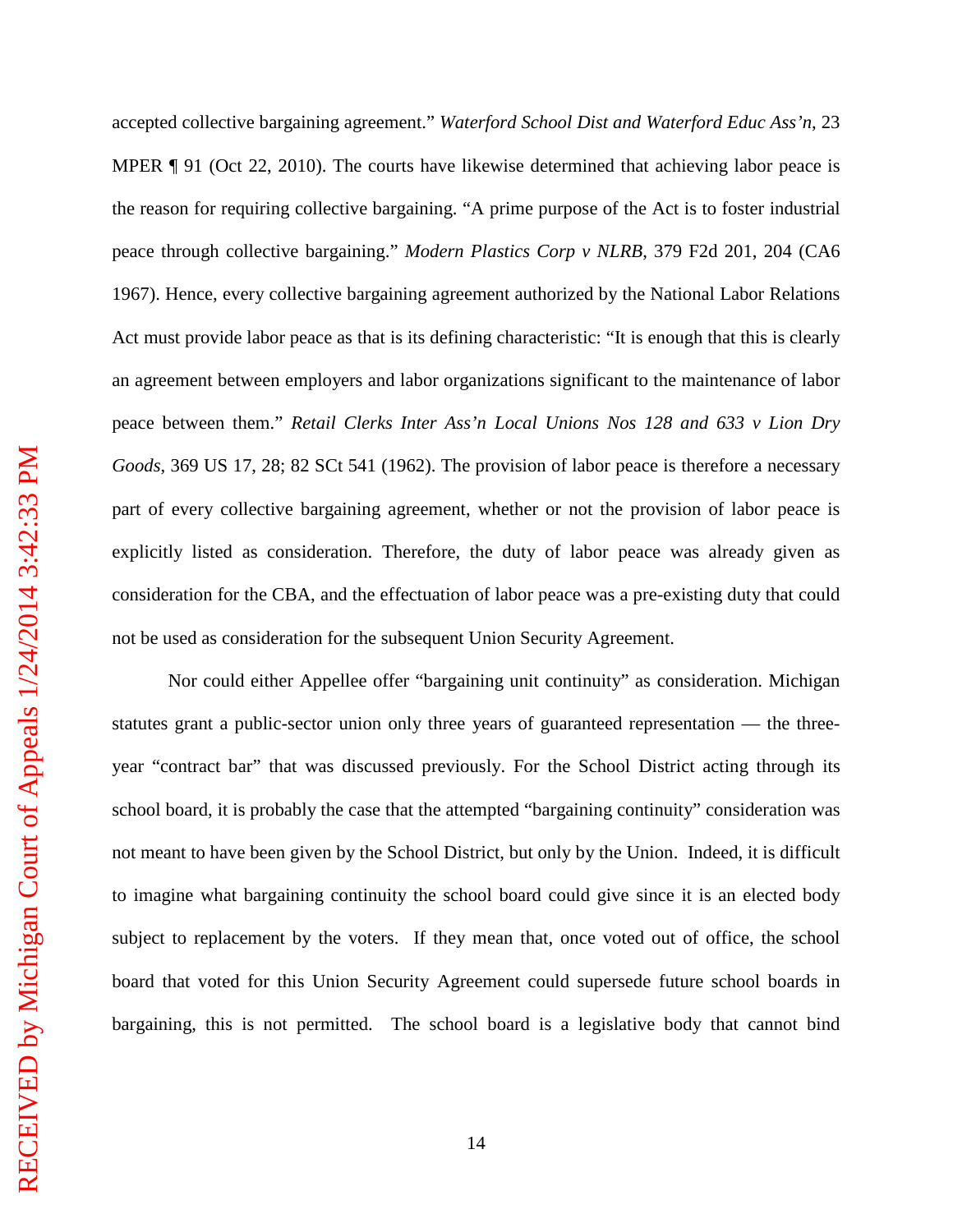successor boards – which is discussed at length in a subsequent section of this brief. Therefore neither Appellee could give the bargaining continuity as promised.

Consideration that a promisor cannot provide is not valid. In *Barbat v M E Arden Co*, 74 Mich App 540; 254 NW2d 779 (1977), an agent sought to make his representation of a client consideration for their contract. Because he was unable to represent the client as promised, however, the court concluded that, "to the extent that it promised a performance to the purchaser, that promise was void as illegal. An unenforceable promise cannot constitute consideration." *Id*. at 543-44. A contract given without consideration is excused from performance and cannot bind the parties. It is therefore void as a matter of law:

. . . Michigan recognizes the rule that failure of consideration by one contracting party justifies the other party to the contract in refusing to perform his obligations. . . . *Jinkner v Town & Country Lanes, Inc*, 10 Mich App 596 (1968), applied the rule to an ordinary commercial contract. *Nogaj v Nogaj*, 352 Mich 223, 228 (1958), dealt with a condition subsequent in a deed between a husband and wife. *Perkins v Brown*, 115 Mich 41 (1897), *Folkerts v Marysville Land Co,* 236 Mich 294 (1926), and *Palmer v Fox*, 274 Mich 252 (1936), fall into the same category. They demonstrate that Michigan follows the general rule that failure of consideration provides a legal excuse for non-performance of a contract.

*Staszak v Romanik*, 690 F2d 578, 584 (CA6 1982). A pre-existing duty cannot serve as consideration because it has already been given, and consideration has to be something new that is within the promisor's power to give. Both of these elements are missing from the Union Security Agreement.

In the circuit court, the Appellees argued that consideration is not necessary because the courts don't inquire into the adequacy of consideration. This is a misstatement of the law, however. The courts don't usually look to the adequacy of consideration to find if there is equivalence between what the two parties have provided; but the courts do look to ensure that some consideration has been given. Put another way, the courts don't investigate into whether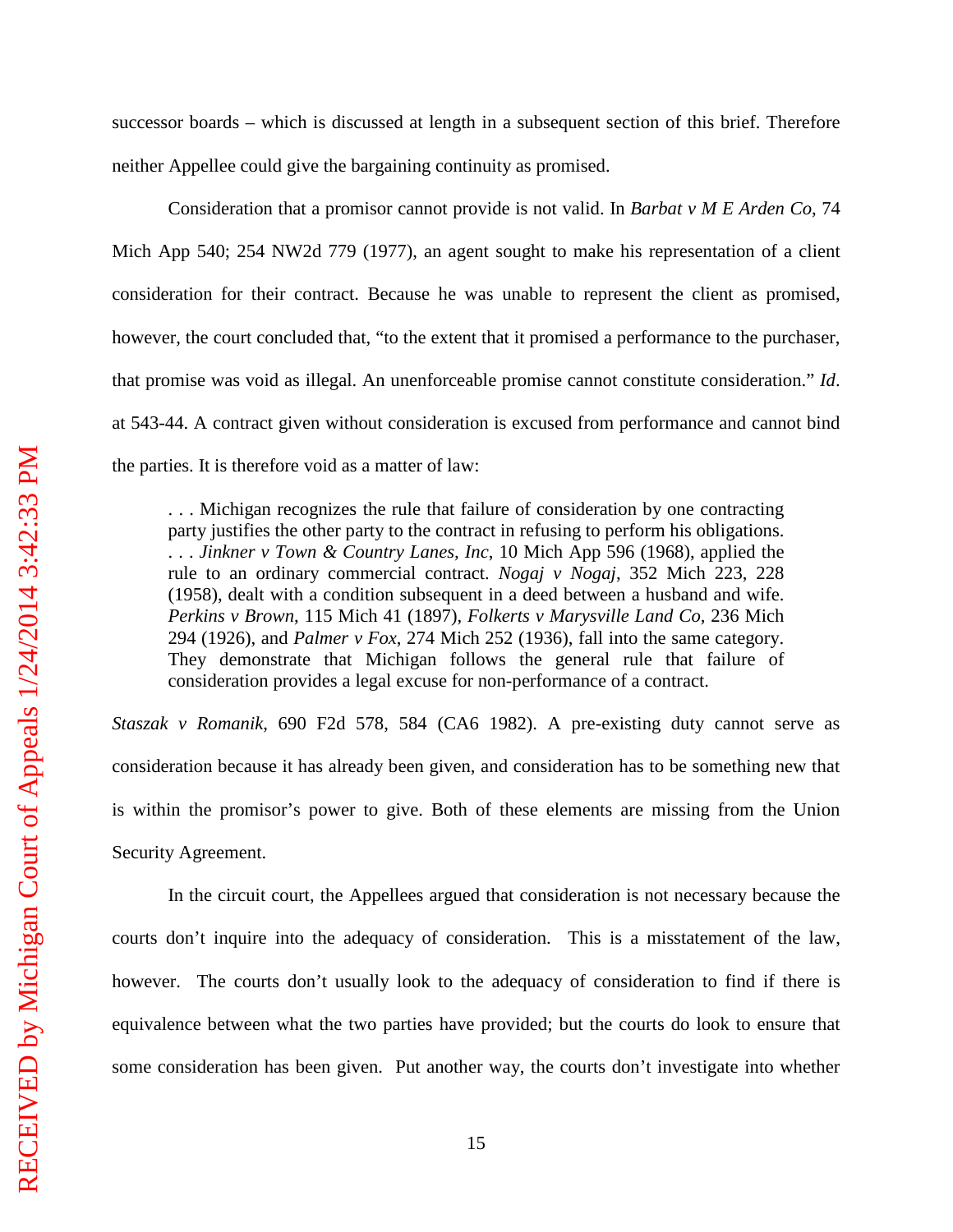consideration  $X <$  consideration Y, or  $X > Y$ , or even that  $X = Y$ ; but the courts do look to

whether or not  $X > 0$  or  $Y > 0$ . This point was made by our Supreme Court:

It is an elementary and oft quoted principle that the law will not inquire into the adequacy of consideration **so long as the consideration is otherwise valid** to support a promise. By this is meant that **so long as the requirement of a bargained-for benefit or detriment is satisfied**, **the fact that the relative value or worth of the exchange is unequal is irrelevant so that anything which fulfills the requirement of consideration will support a promise, regardless of the comparative value of the consideration and of the thing promised.** The rule is almost as old as the doctrine of consideration itself. [3 Williston, Contracts (4th ed), § 7:21, at 383-386.]

*General Motors Corp v Dep't of Treasury*, 466 Mich 231, 241 n 13; 644 NW2d 734 (2002)

(emphasis added).

In the matter here, nothing was given "which fulfills the requirement of consideration."

### **3. The School Board exceeded its authority as a legislative body when it bound subsequent boards to a policy with a contract. Its action is therefore** *ulta vires* **and void** *ab initio***.**

The appellee School District, acting through the school board, exceeded its authority when it entered into the Union Security Agreement. Although public bodies may enter into contracts – even long term contracts – they may not use a contract to set public policy which their successors cannot change. Because the employer exceeded its authority in making such an agreement, again, the Union Security Agreement is invalid and void *ab intio*.

Begin with the fact that in general, a state legislature cannot bind a future state legislature

to a policy that the subsequent body cannot change at its discretion:

Of primary importance to the viability of our republican system of government is the ability of elected representatives to act on behalf of the people through the exercise of their power to enact, amend, or repeal legislation. Therefore, a fundamental principle of the jurisprudence of both the United States and this state is that one legislature cannot bind the power of a successive legislature.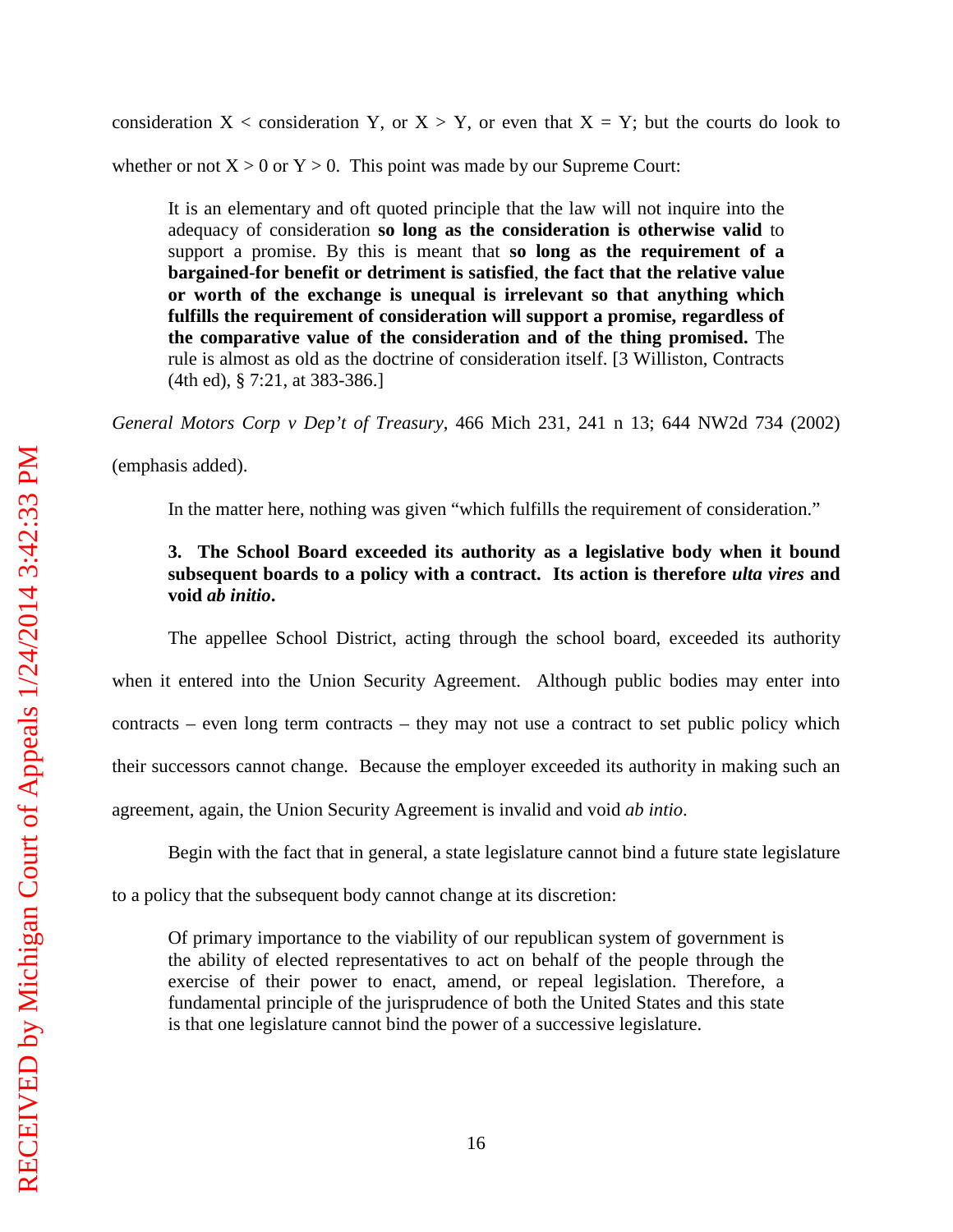*Studier v Mich Pub Sch Employees' Retirement Bd*, 472 Mich 642, 655–56; 698 NW2d 350 (2005).

The School District derives its authority from the state Legislature and is, according to its bylaws, a "general powers school District." A copy of this relevant bylaw is attached as Exhibit E, "Board Bylaws Effective August 24, 2009, 1010 District Legal Status." As a "general powers school district it is endowed with certain powers by the state legislature." See, generally, the Revised School Code, MCL 380.1 *et seq*. Further, the School District itself is a legislative body. The School District acknowledges this legislative function in its Bylaws: "The Board will function as a legislative body in formulating and adopting policy, by selecting an executive officer to implement policy and by evaluating the results." See Exhibit F, "Board Bylaws Effective August 24, 2009, 1001 Introduction and Information."

The Legislature cannot grant to the School District (or any other legislative body or executive agency) powers beyond the Legislature's own. If the Legislature cannot bind subsequent Legislatures, a school board cannot bind subsequent school boards. That this important constraint of the law has been applied to municipal legislative bodies as well as the state Legislature cannot be questioned. "From the very nature of the powers conferred upon the Board of Supervisors by the Constitution and laws of the State, the Board of Supervisors of Wayne County of 1931 was without power or authority by ordinance or otherwise to in any way limit the power of subsequent Boards of Supervisors to exercise their constitutional or legislative power...." *Atlas v Wayne Co*, 281 Mich 596, 599; 275 NW 507 (1937).

Of course, legislative bodies such as the School District do have the power to enter into contracts that may bind subsequent legislative bodies to a certain action. To protect against the abuse of using a contract to do what a statute cannot, however, the courts have set a high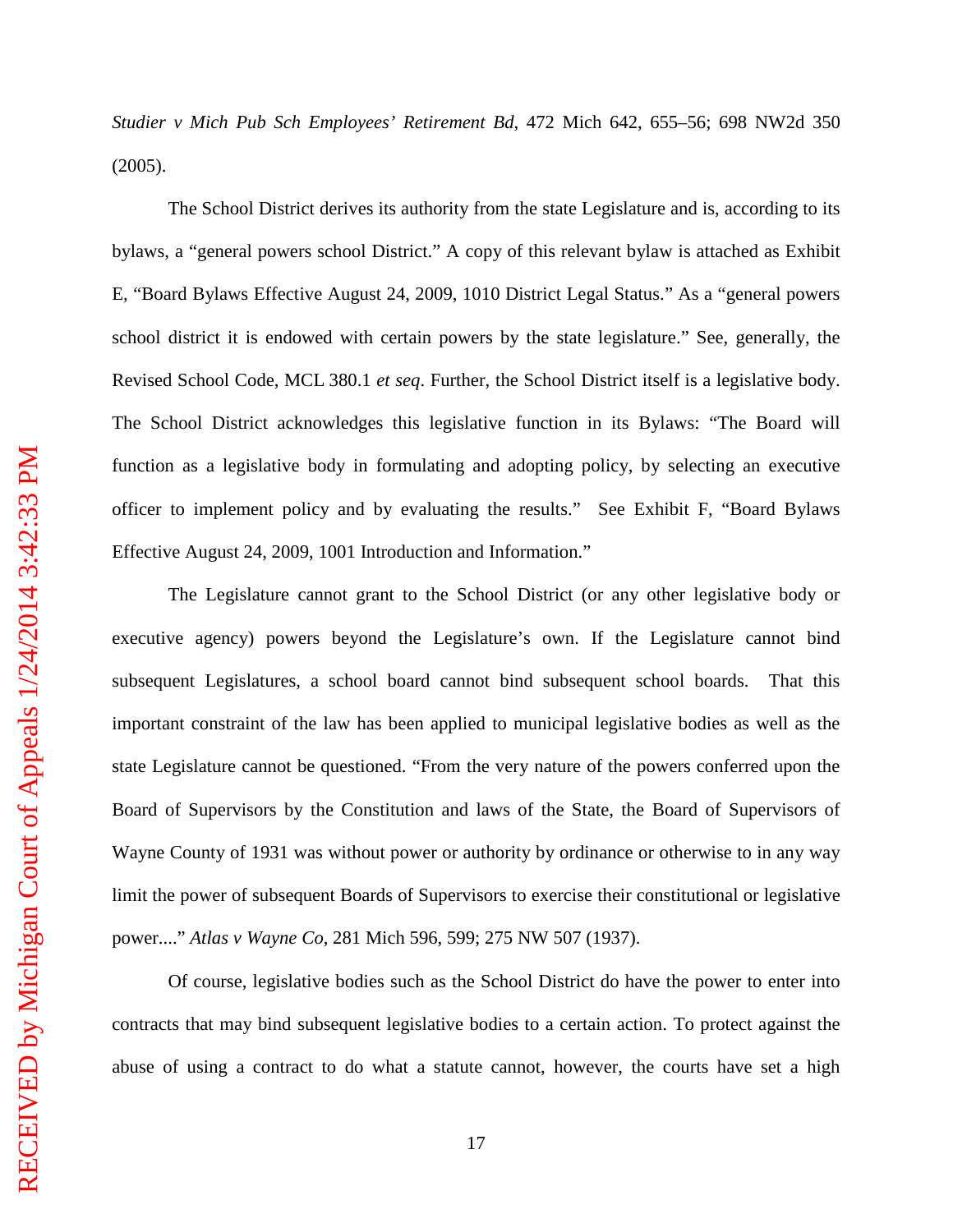standard for ensuring that it is truly a valid contract and not just an end-run around the fundamental prohibition on making unalterable policy. Notably, Justice Cooley set forth the standard, writing for a unanimous court:

Legislators cannot thus bind the hands of their successors where the elements of contract, concession and **consideration** do not appear; and the doctrine that it may do so by contract is one so exceptional, and so liable to abuses, that courts will not be astute in discovering the existence of a contract between the state and those who claim franchises under it, where the essential elements of a contract are not manifest.

*City of Detroit v Detroit & Howell Plank-Road Co*, 43 Mich 140, 145; 5 NW 275 (1880) (emphasis added). [6](#page-21-0) As we have seen in the discussion of consideration, this element was wholly lacking here.

The 10-year Union Security Agreement entered into by the School District serves no other purpose then to set public policy. It would suspend the state's Freedom to Work Act in the Taylor School district for over a decade. It forces subsequent school boards to fire teachers upon the demand of the union, even if future school boards see this as a bad policy. It forces subsequent school boards to demand payment of union dues or fees, currently set at approximately \$800 a year, from the teachers in the district, even if this depresses teacher

 $\overline{a}$ 

<span id="page-21-0"></span><sup>6</sup> The Appellees may object that the holding in *Detroit & Howell Plank-Road* is obsolete based on its age. This objection is not telling. *Detroit & Howell Plank-Road* has not been overruled by our Supreme Court; it remains controlling law. See, *State Treasurer v Sprague*, 284 Mich App 235, 242; 772 NW2d 452 (2009) (internal citations omitted):

<sup>.</sup> . .this Court remains bound by our Supreme Court's decision . . . until such time as our Supreme Court instructs otherwise: "it is the Supreme Court's obligation to overrule or modify case law if it becomes obsolete, and until [that] Court takes such action, the Court of Appeals and all lower courts are bound by that authority." *. . .* "The obvious reason for this is the fundamental principle that only [the Supreme] Court has the authority to overrule one of its prior decisions. Until [it] does so, all lower courts and tribunals are bound by that prior decision and must follow it even if they believe that it was wrongly decided or has become obsolete."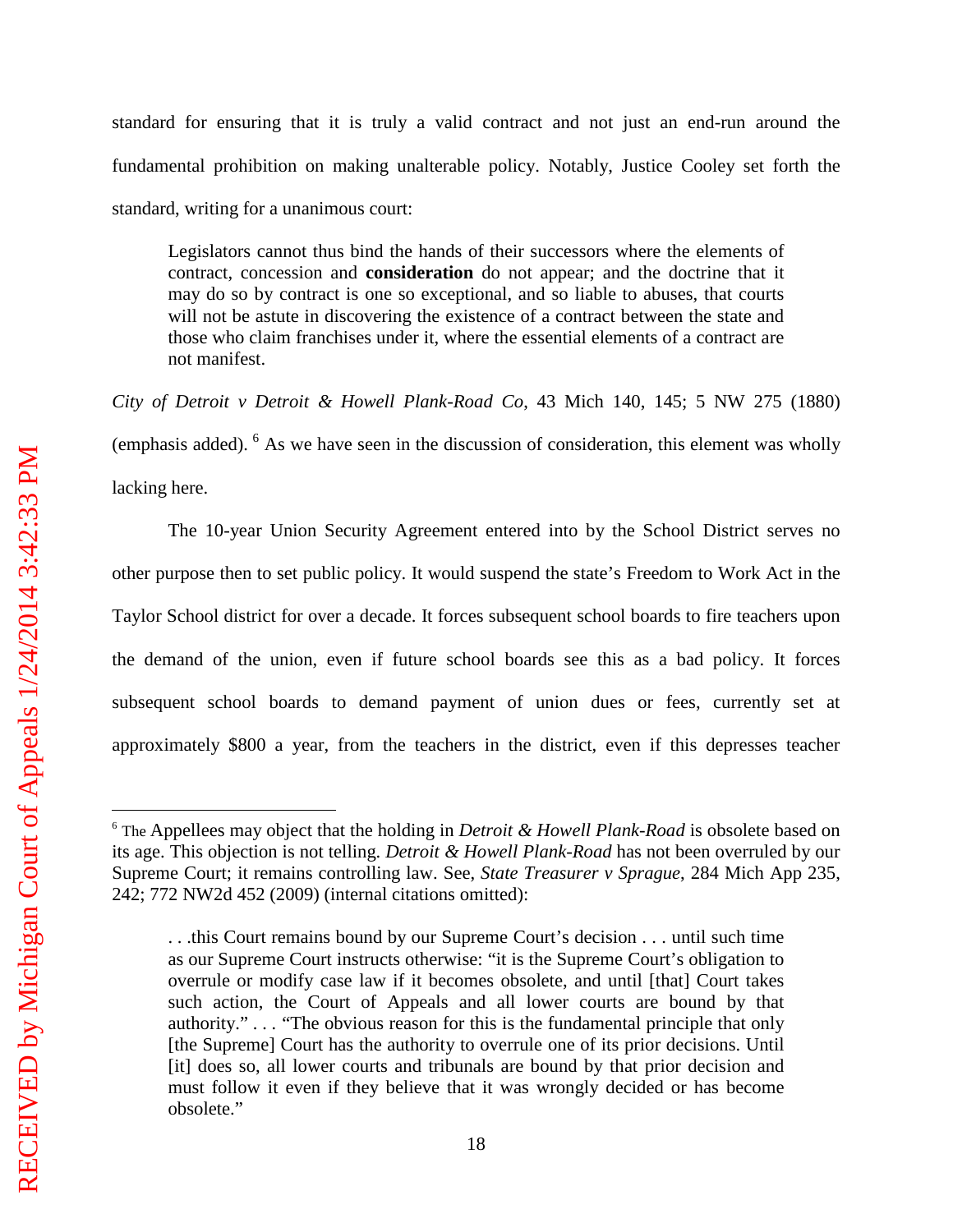recruiting and retention in an environment in which teachers in many competing school districts will not face a similar punitive demand. Where, as here, the "essential elements of contract [namely, consideration] are not manifest," and where the Union Security Agreement is solely for the purpose of setting an unalterable policy, the School Board "cannot thus bind the hands of their successors." *Detroit & Howell Plank-Road Co.,* 43 Mich at 145.

In the trial court the Appellees did not address the law that states that a legislative body may not bind subsequent legislative bodies to a certain policy through a spurious contract. Rather, they attacked a straw man by saying, "[The Teachers] premise their argument on the specious proposition that a legislative entity may not bind another sitting of that entity through the making of contracts. The concept itself is bizarre." Defendants' Response Brief at 13-14. The Teachers never made any such claim. Rather, the Teachers have shown how the law disfavors using a contract to set a public policy that a subsequent legislative body cannot alter. Hence, when legislative bodies sign contracts, those documents are subject to exacting scrutiny to ensure that these are truly contracts for goods or services and not just a means of unconstitutionally setting a binding policy. Indeed, the Appellees' citation of *Studier v Michigan Public School Employees Retirement Board*, *supra*, only proves the Teachers' point. The opinion in *Studier* states that "such surrenders of legislative power are subject to strict limitations that have developed in order to protect the sovereign prerogatives of state governments." *Studier* at 660- 61. It is because of this strong disfavor for contracts restricting legislation that "[a] necessary corollary of these limitations that has been developed by the United State Supreme Court, and followed by this court, is the strong presumption that statutes do not create contracts." *Id* at 661. Why would there be such a strong presumption against statutes creating contracts if contracts, as here, could substitute for statutes and set public policy?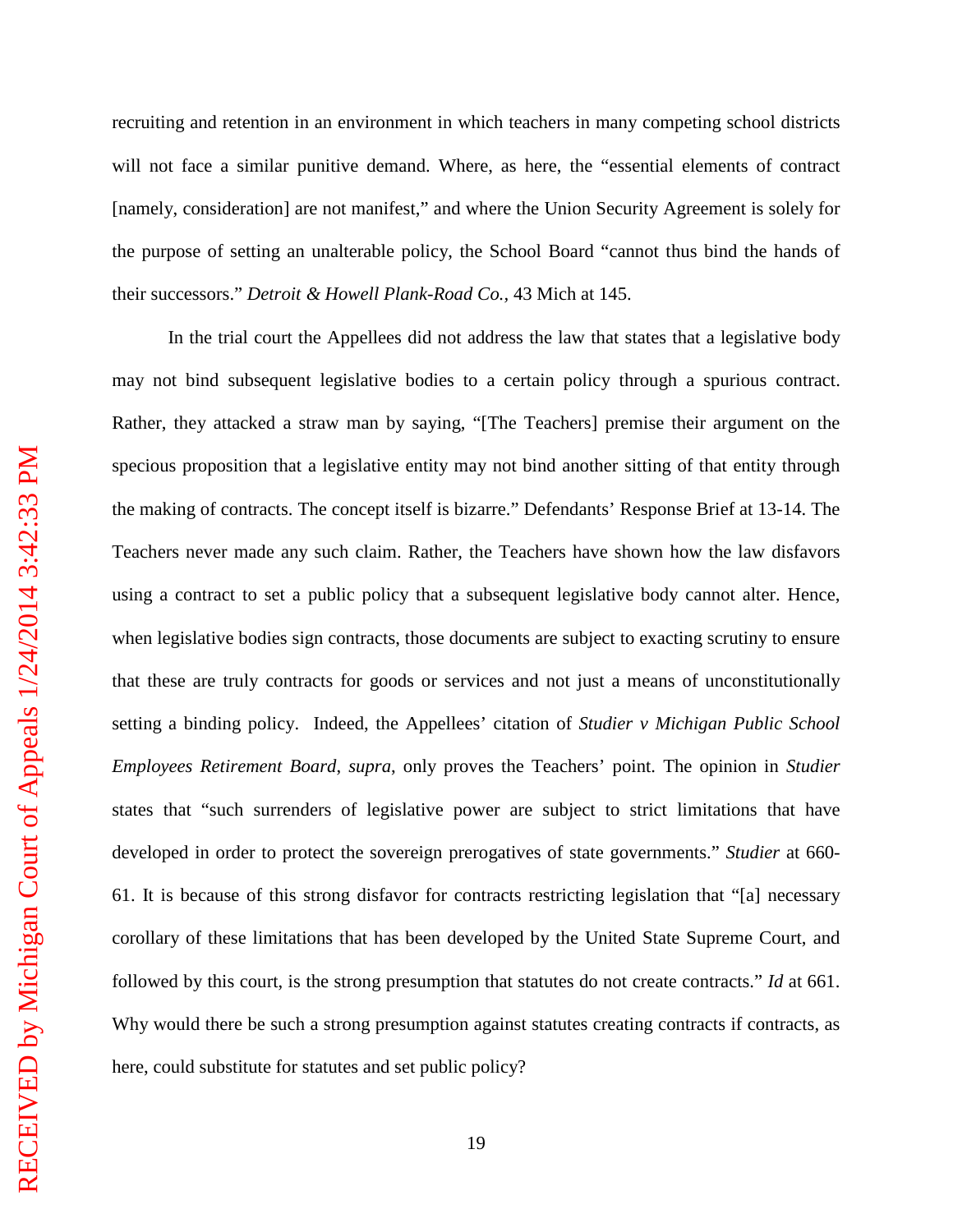$\overline{a}$ 

The Teachers do not contend that school districts cannot enter into contracts of long-term duration; these can be valid, and they occur all the time. But all such contracts will be scrutinized for the key elements, such as consideration, that a real contract for goods and services contains, and the agreements will be set aside if these elements are lacking.<sup>[7](#page-23-0)</sup> The president of appellee Union has been publicly forthright about using this Union Security Agreement to set policy in response to the Freedom to Work Act.<sup>[8](#page-23-1)</sup> The Union Security Agreement here lacks consideration and was entered for the sole purpose of setting an unalterable public policy. As such it exceeds the authority of the School District, is *ultra vires* and is therefore void *ab intio*. *McKane*, supra.

The unique facts here can act as a limiting principle. The bifurcation of the Union Security Agreement from the rest of the CBA, the 10-year length of the Union Security Agreement, and the candid admission by the Appellee union's president that this was an intentional attempt to circumvent legislation should allow other school districts to enter multi-

<span id="page-23-0"></span><sup>7</sup> Defendants' Response Brief, at 14, cited *In re Request for Advisory Opinion Enrolled Senate Bill 558 (Being 1976 PA 240)*, 400 Mich 175; 254 NW2d 544 (1977), for the proposition that a legislature can enter into hypothetical long-term contracts. *In re Request* is inapplicable here as it was applied to a hypothetical situation with no actual contract in evidence. *Id.,* Concurrence, at 322. Unlike the situation at hand, there were no contractual terms to scrutinize: "We do not have before us the leases . . . or contracts particularizing the arrangements between the parties. . . . *Id.,*  Dissent at 324-25. That does not mean that such scrutiny of an actual contract does not take place.

<span id="page-23-1"></span><sup>&</sup>lt;sup>8</sup> See, The Washington Examiner, May 7, 2013, "Sean Higgins: Michigan teacher unions want long-term right to rule public schools." [http://washingtonexaminer.com/sean-higgins-michigan](http://washingtonexaminer.com/sean-higgins-michigan-teacher-unions-want-long-term-right-to-rule-public-schools/article/2529079)[teacher-unions-want-long-term-right-to-rule-public-schools/article/2529079.](http://washingtonexaminer.com/sean-higgins-michigan-teacher-unions-want-long-term-right-to-rule-public-schools/article/2529079) The article states: "The most controversial example involves Taylor Federation of Teachers Local 1085. The union represents Taylor, a city just south of Detroit. It negotiated a five-year contract that also includes a 10-year security clause.

Local 1085 President Linda Moore was quite matter of fact when I called and asked her about it.

<sup>&#</sup>x27;Knowing that we were heading into right to work, we negotiated the union security clause as well,' Moore said. It was 'absolutely' a reaction to the state passing a right-to-work law, she told me.

She added that the union's security clause typically was 'for the length of the (contract) agreement.'"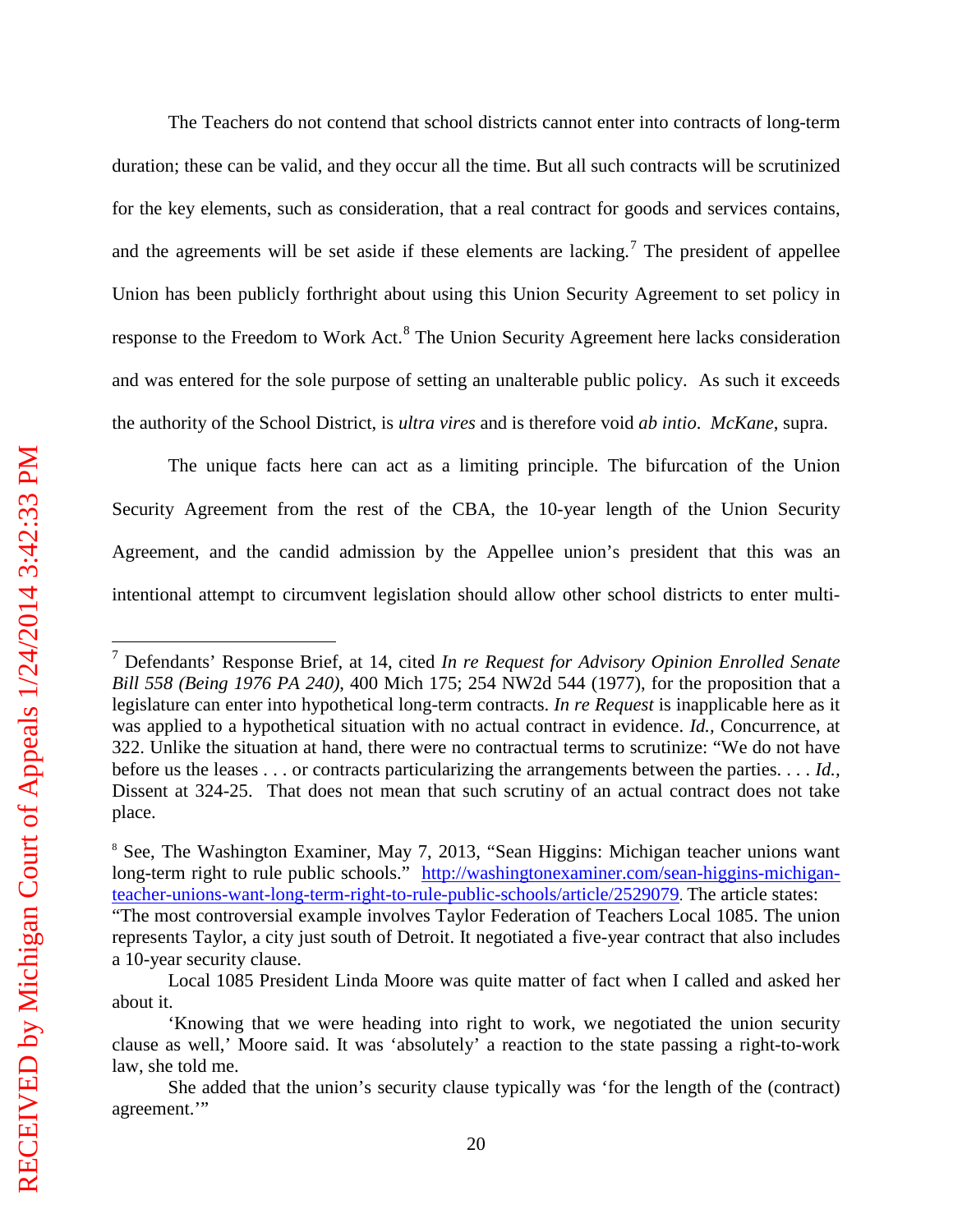year contracts (with unions or other parties) without risk while still allowing this convoluted attempt by Appellees to thwart the Freedom to Work law to be declared illegal.

### **4. An employee who is covered by a collective bargaining agreement is an interested party and has standing to request a ruling on the validity of the collective bargaining agreement.**

The Teachers, as intended beneficiaries of a contract, are parties to the contract and

therefore they have standing to challenge the contract made on their behalf: "[A] party having

the status of a third-party beneficiary to a contract has the same right to enforce that contract as

the promisee." *Stillman v Goldfarb*, 172 Mich App 231; 431 NW2d 247 (1988). This right is

given by statute:

Any person for whose benefit a promise is made by way of contract, as hereinafter defined, has the same right to enforce said promise that he would have had if the said promise had been made directly to him as the promisee.

(1) A promise shall be construed to have been made for the benefit of a person whenever the promisor of said promise has undertaken to give or to do or refrain from doing something directly to or for said person.

MCL 600.1405. The statute goes on to describe the right of a member of a group, such as a

bargaining unit, who is unascertainable at the time the contract was made, to enforce the

contract:

If such person is not in being or ascertainable at the time the promise becomes legally binding on the promisor then his rights shall become vested the moment he comes into being or becomes ascertainable if the promise has not been discharged by agreement between the promisor and the promisee in the meantime.

MCL 600.1405(2)(b). MCL 600.1405 has been applied to intended beneficiaries of collective

bargaining agreements. See, *Menosky v City of Flint*, 2012 WL 5818330 (ED Mich) (attached as

Ex. G) wherein the court considered whether the plaintiffs, who were married to employees who

were covered by the subject CBAs, had third-party standing to enforce the receipt of benefits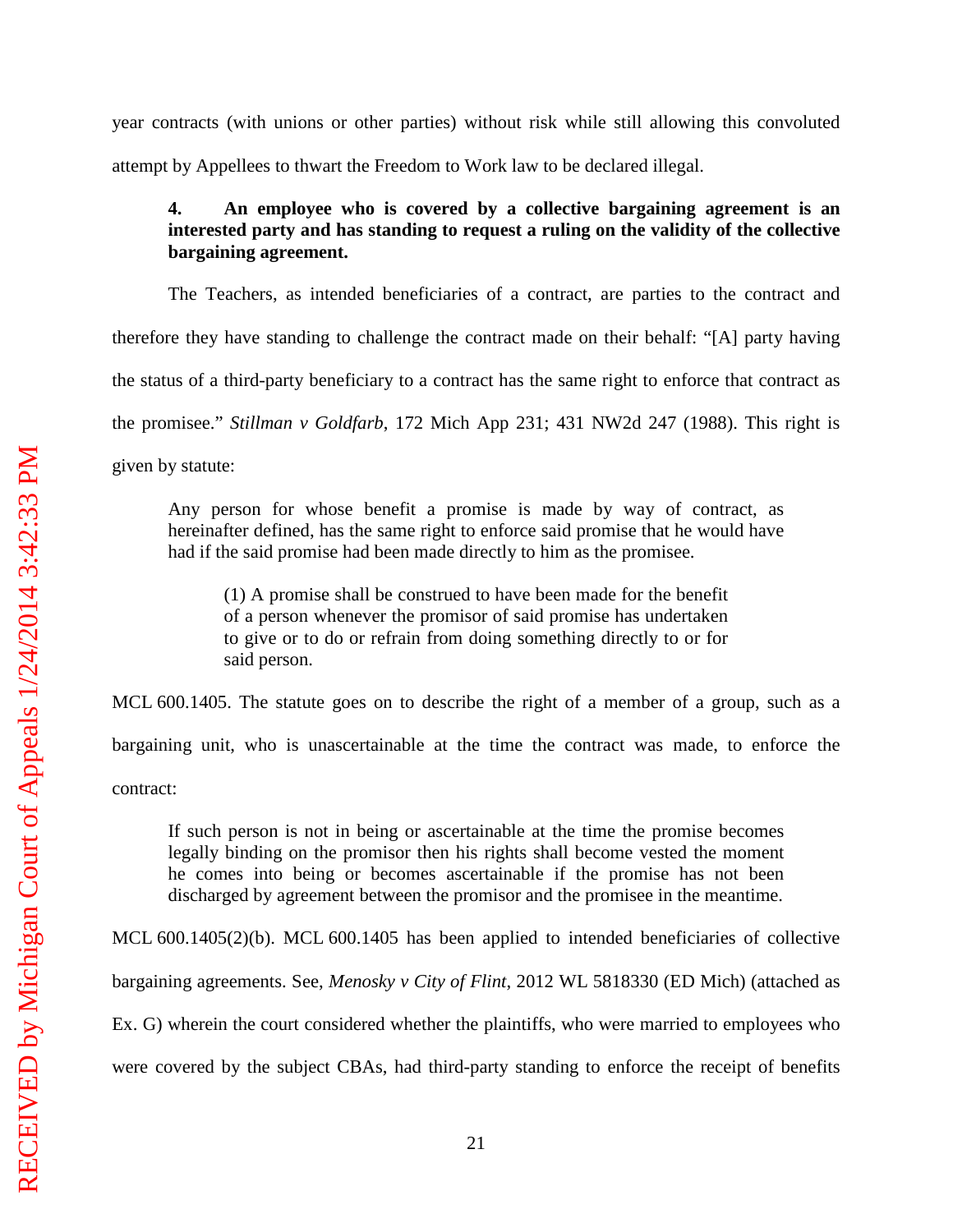$\overline{a}$ 

under the CBAs. The court held that the *Menosky* plaintiffs did have third-party standing to enforce the CBA under MCL 600.1405: ". . . Plaintiffs' claim of breach of contract under a thirdparty beneficiary theory is sufficiently pleaded. . . ." *Id.*

The Appellees, at the trial court, alleged that the Teachers lacked standing to seek a ruling on the Union Security Agreement despite Michigan's third-party beneficiary statute, MCL 600.1405. To support their argument, Appellees relied on three threads of case law. First, Appellees made use of an unreported, inapplicable, and undermined Michigan case involving an interpretation of a Civil Service Commission Rule: *Wise v Civil Service Commission*, unpublished opinion per curiam of the Court of Appeals, decided Aug 23, 2007, (Docket No 268275).<sup>[9](#page-25-0)</sup> Defendants' Summary Disposition Brief at 7. Second, Appellees offered cases which were factually distinguishable from the instant case as they dealt with parties who were not intended beneficiaries of the subject contracts: *First Security Savings Bank v Aitken*, 226 Mich App 291; 573 NW2d 307 (1997) and *Dohko v Jablonowski*, unpublished opinion per curiam of the Court of Appeals, decided Nov. 15, 2012, (Docket No 306082).<sup>[10](#page-25-1)</sup> Defendants' Summary Disposition Brief at 7-8. Lastly, Appellees relied on a series of federal rulings that are not applicable because these were all based on the specific structure of the federal Labor Management Relations Act (LMRA), 29 USC 185, or deal with arbitration. Defendants' Summary Disposition Brief at 8-9. The LMRA is jurisdictional in nature and the statute explicitly does not include employees, such as the Teachers, in its coverage.

Turning to the first of the Appellees' arguments regarding the Teachers' standing, the opinion in *Wise, supra,* specifically indicates that its holding is confined to the Michigan Civil Service Commission's (CSC) applying a rule it promulgated. The CSC has very specific plenary rule-making

<span id="page-25-0"></span><sup>9</sup> This case can also be found at 2007 WL 2404523.

<span id="page-25-1"></span><sup>&</sup>lt;sup>10</sup> This case can also be found at 2012 WL 5853754.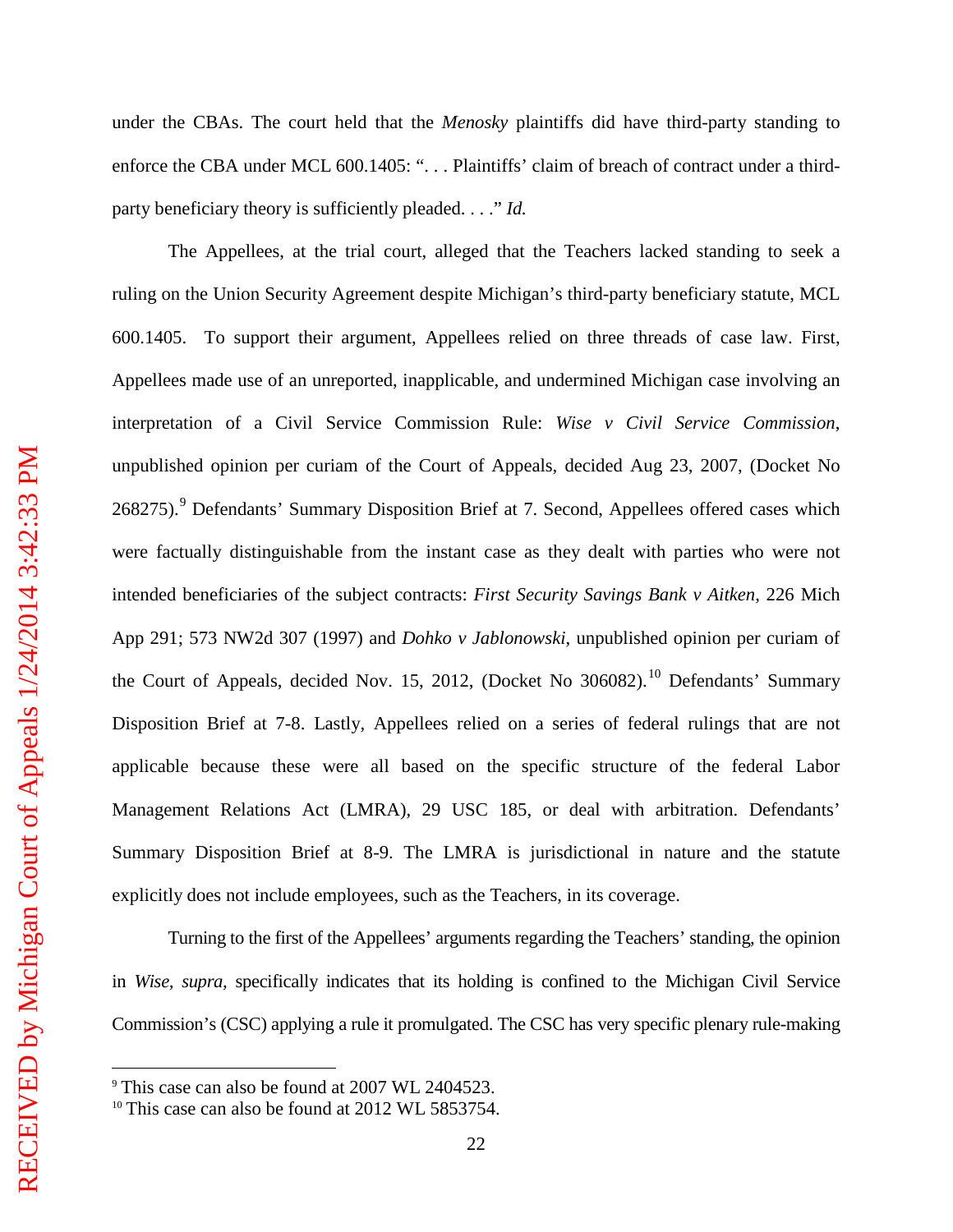# authority under the Michigan Constitution of 1963, which insulates the CSC from legislative statutes that govern collective bargaining agreements in other sectors of government employment:

[The Michigan Civil Service Commission] is a constitutionally created administrative agency vested with the authority to "make rules and regulations covering all personnel transactions, and regulate all conditions of employment in the classified service." Const 1963, art 11, § 5; [*Davis v Dep't of Corrections*, 251 Mich App 372, 377 (2002)]. [It] "is vested with plenary and absolute authority to regulate the terms and conditions of employment in the civil service." *Id*. Consistent with [the commission's] plenary authority, the Michigan Constitution provides that the Legislature "may enact laws providing for the resolution of disputes concerning public employees, except those in the state classified civil service." Const 1963, art 4, § 48 (emphasis added).

*Wise,* 2007 WL 2404523 at \*2. The petitioner in *Wise* brought an action in the CSC. She sought to take advantage of Civil Service Rule 6-3.5(a), which permits "[a]ny person" to "file a complaint with the state personnel director that a collective bargaining agreement . . . has been applied or interpreted to violate or otherwise rescind, limit, or modify a civil service rule or regulation governing a prohibited subject of bargaining." She then sought to use Rule 6-3.5(c) to appeal the decision of the state personnel director. The CSC turned down her petition and held, based on its own interpretation of its own rule, that the right to appeal granted to "any person" under Rule 6-3.5(c) applied only to the union and the employer. *Id*.

*Wise* does not apply to a situation outside of the Civil Service Commission and its specific rules. However, even if *Wise* were a published opinion, and even if it were not specific to the CSC, it would not be controlling in the instant case. The Michigan Supreme Court has overruled the standard used in *Wise* with its holding in *In re Complaint of Rovas Against SBC Michigan*, 482 Mich 90; 754 NW2d 259 (2008). In *Wise*, the employee appealed the administrative decision to the circuit court, which held that the CSC was incorrect in its interpretation and that an employee *did* have standing under the collective bargaining agreement: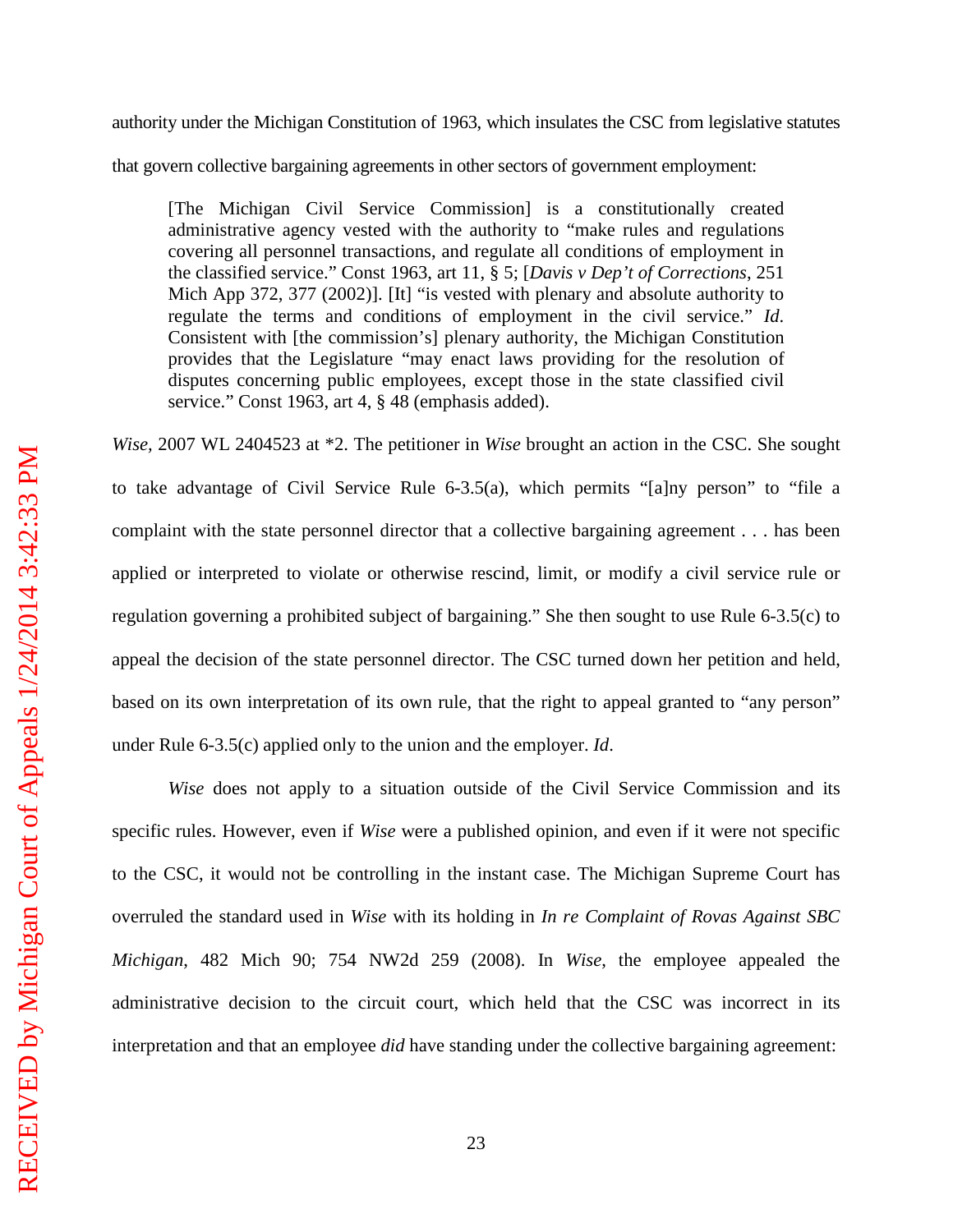The circuit court concluded that respondent had misinterpreted the civil service rules when it determined that an individual union member is not a "party" to the collective bargaining agreement within the meaning of CSR 6-3.5(c). Relying on MCL 600.1405, the court determined that union members are third-party beneficiaries to a collective bargaining agreement for purposes of applying CSR  $6 - 3.5(c)$ .

*Wise,* 2007 WL 2404523 at \*2. The appellate court reversed. It held that a court must give deference to an agency's legal rulings. *Id*. at \*3, citing *Adrian School District v Michigan Public School Employees' Retirement System*, 458 Mich 326, 332; 582 NW2d 767 (1998).

But *Wise* and *Adrian Schools* (which served as the premise for *Wise*) are based on a nowoverruled degree of judicial deference to agency decisions — a deference that was discarded only in the face of a "substantial and material error of law." *Adrian Schools*, 458 at 332. This standard of deference has been overruled in its application to agency decisions by *In re Complaint of Rovas, supra*. Instead, the *Rovas* opinion held that agency determinations, such as the Michigan Public School Employees Retirement Board in *Adrian Schools*, are entitled to respectful consideration, but are not binding on the courts:

". . . [T]he construction given to a statute by those charged with the duty of executing it is always entitled to the most respectful consideration and ought not to be overruled without cogent reasons. . . . **However, the agency's interpretation is not binding on the courts, and it cannot conflict with the Legislature's intent as expressed in the language of the statute at issue***.*"

*Rovas*, 482 Mich at 103 (emphasis added). *Rovas* even singled out *Adrian Schools* as using an improper standard. *Id*. at 105. In short, because *Wise* relied on a standard from *Adrian Schools* that the Supreme Court, in *Rovas*, has overruled, *Wise* is hardly a reasonable guide regarding deference due to agency decisions. Courts look to the clear language of a statute, such as MCL 600.1405 (the third-party beneficiary statute). Only where there is no clear language, then an agency's interpretation of ambiguities would be given respectful consideration.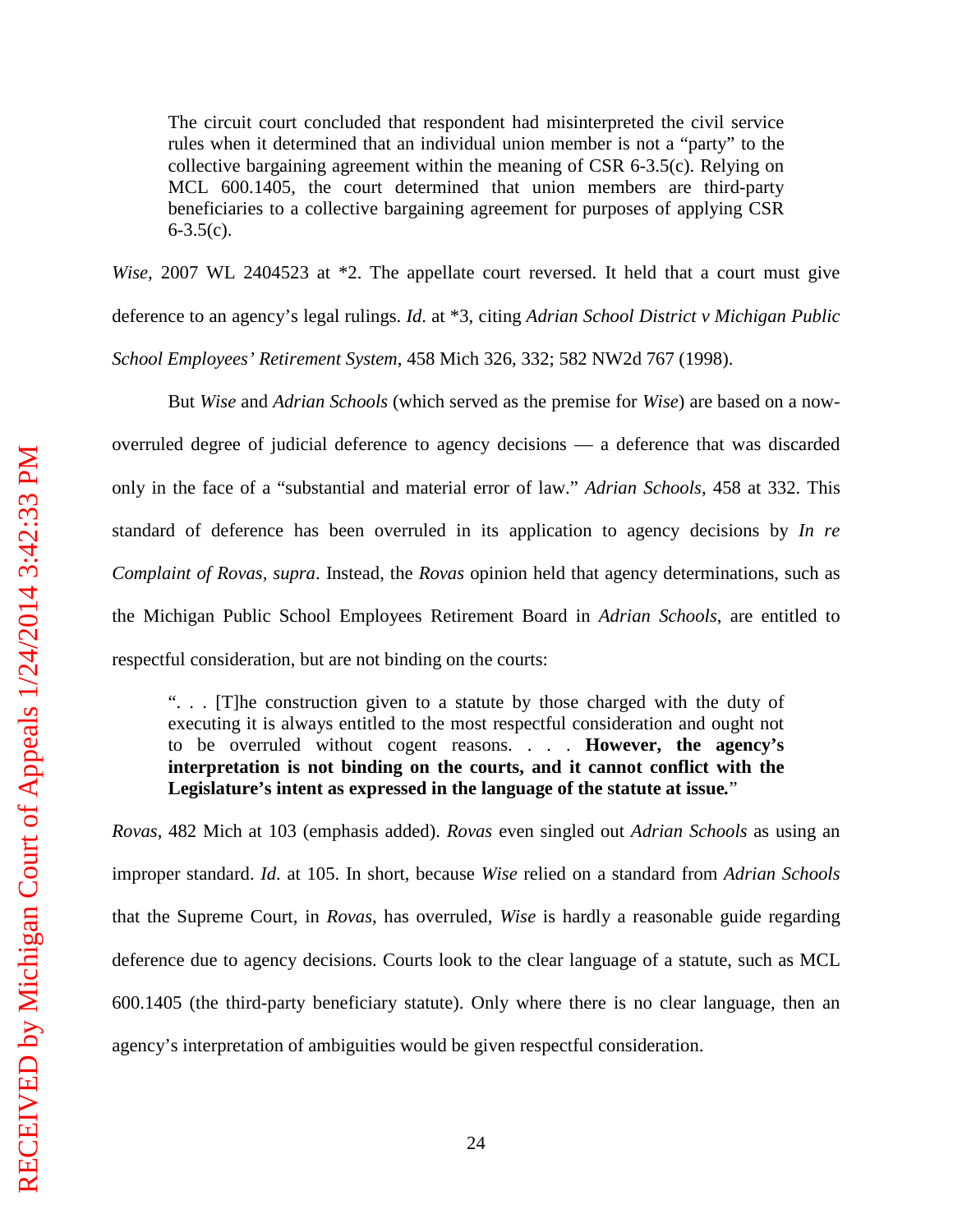Turning to the Appellees' second major claim regarding standing, they contend *Aitken*, *supra*, and *Dokho*, *supra*, show that "non parties may not challenge the validity of a contract or assert that the contract has been breached." Defendants' Summary Disposition Brief at 7. These decisions are irrelevant. The Teachers are not "non-parties"; they are third-party beneficiaries with statutory standing under MCL 600.1405.

The cases *Aitken* and *Dohko* are easily distinguishable from the matter at issue here, as the parties in those two cases are clearly not intended beneficiaries. In *Aitken,* the parties claiming third-party beneficiary status were real estate developers who had defaulted on a construction loan. However, the plaintiffs were not suing regarding their own construction loan; rather, they claimed that they were the intended beneficiaries of additional loans that the lender was originally to have made to other borrowers, and that these loans would have financed further construction. When these additional construction loans never materialized, the plaintiffs claimed not only that this failure was a breach of contract, but also that they had the ability to sue for the enforcement of the contracts (that had never been made) because they would have benefited from the additional loans (to which they were not a party). *Id* at 294. In its ruling, the *Aitken* court read MCL 600.1405 to limit third-party beneficiary status to those who would benefit from the parties' acting or refraining from acting:

Generally, one who is not a party to an agreement cannot pursue a claim for breach of the agreement. The [plaintiffs] claim that they have standing to assert a breach of contract claim against [the lender] because they are third-party beneficiaries of an agreement between [the lender] and [the development]. To establish standing as third-party beneficiaries and to assert a breach of contract claim against [the lender], the [plaintiffs] must prove that [the lender] made a promise to [the development] to do or refrain from doing an act **directly** for the [plaintiffs] benefit.

*Id* at 305 (citation omitted)(emphasis added).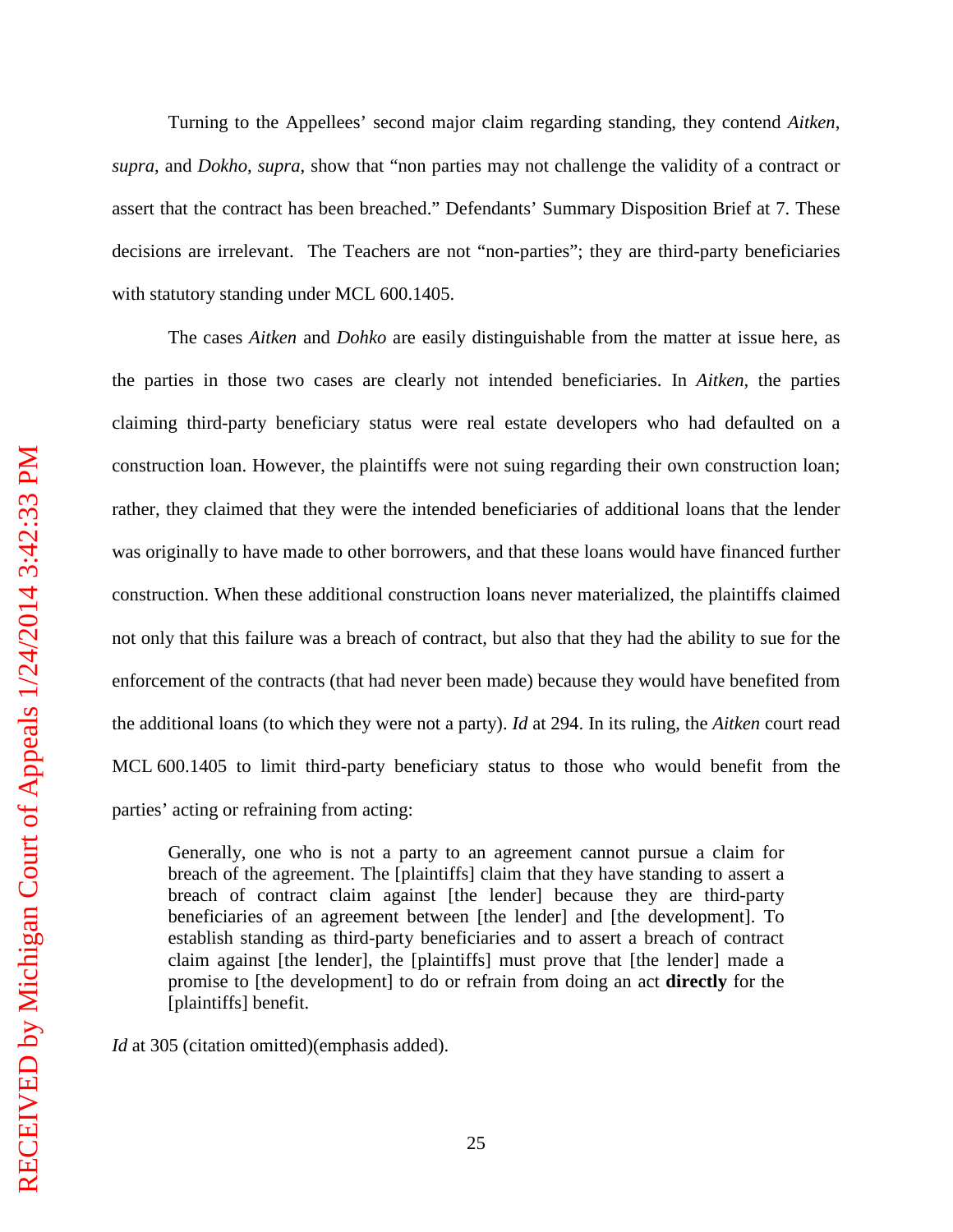The ruling in *Aitken* does not preclude Plaintiffs' right to challenge the contract in the instant case. Plaintiffs, as employees, are specifically identified in the Union Security Agreement at issue — completely unlike *Aitken*. Moreover, the Union and School Board (employer) are both required to act or refrain from acting directly to or for employee Teachers (emphasis added). The contract is replete with examples of both the promisors' and Teachers' duties:

**[T]he Union's duties to persons employed in the bargaining unit require** that each unit member share the costs associated with the negotiation and administration of this collective bargaining agreement. Therefore, **each person employed in the bargaining unit shall either become a member** of the Taylor Federation of Teachers and pay dues required of members or agree to pay a service fee **. . . A service fee will be deducted [by the Defendant School Board] from the paychecks of persons who fail or refuse** to do either.

. . . **The employer will deduct dues or service fees from the paychecks of persons who have agreed to such deductions or who have not responded** to a request for election…

**The Employer will forthwith notify the individual employee that he or she is subject to discharge for the failure or refusal to either join the Union or to pay or arrange for payment of a service fee**.

**The Union will notify the Employer of the name(s) of any individual employee who has failed either join [sic] the Union or to pay**…"

. . .[**T]he Employer shall discharge the individual employee(s) from employment and shall not reemploy the individual as an employee. . . .**

Union Security Agreement, attached as Exhibit A. The subject Union Security Agreement is replete with things which the promisors, the Union and the School Board, have agreed that they will do to or for, or refrain from doing to or for, teachers who are members of the bargaining unit. To rephrase MCL 600.1405 using the parties in this action: "A promise shall be construed to have been made for the benefit of a [Teacher] whenever the [Union or the School Board] has undertaken to give or to do or refrain from doing something directly to or for said [Teacher]." The Teachers have clear duties under the Union Security Agreement and face clear consequences

. . .

. . .

. . .

. . .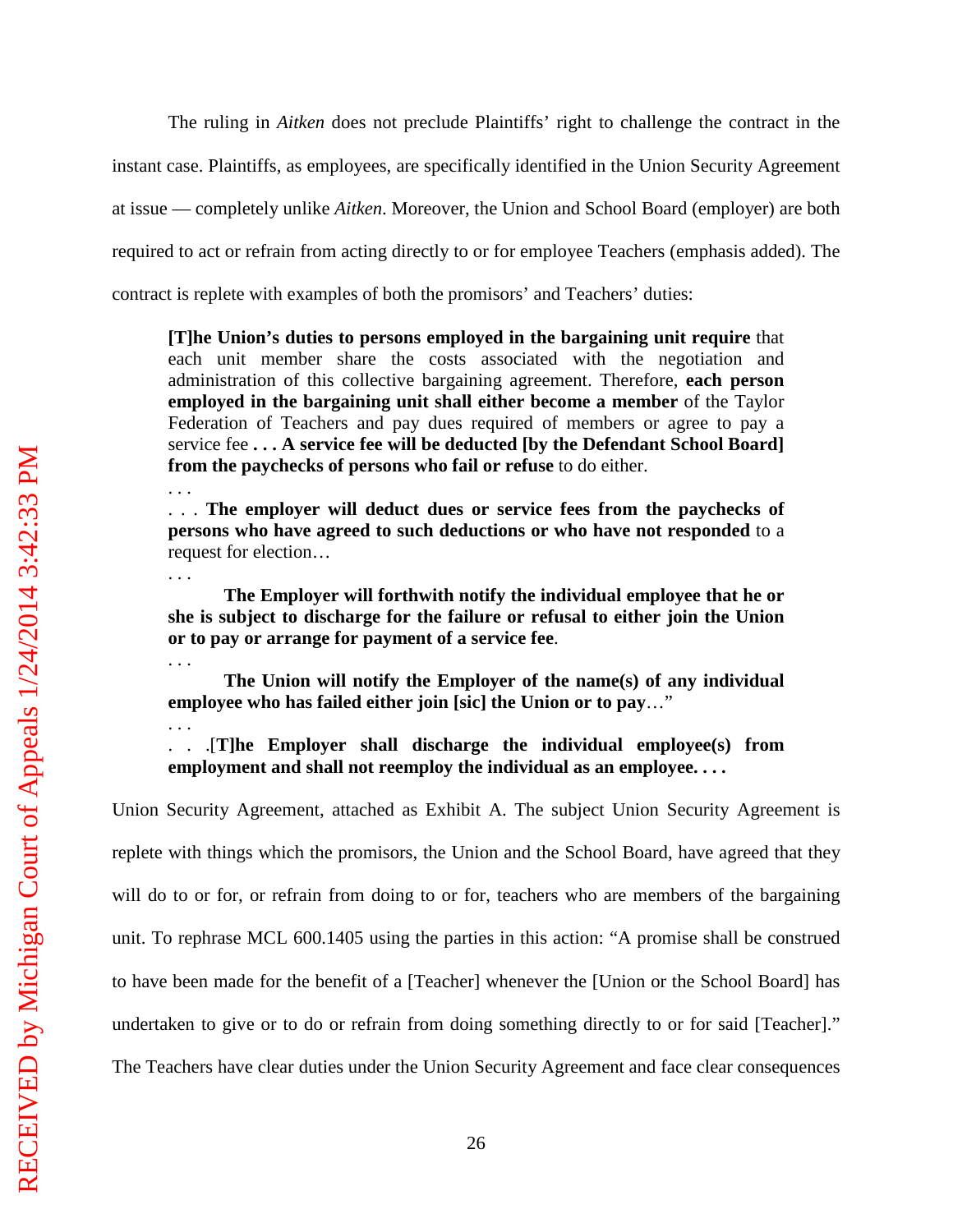if they do not meet those duties. The promisors, the Union and the School Board, likewise have clear duties to do and refrain from doing certain acts to the employee Teachers who are named throughout the Union Security Agreement as the intended beneficiaries.

Appellees' second case, the unreported *Dokho*, *supra*, likewise contains a fact pattern that clearly shows that the plaintiff was not an intended beneficiary. In *Dokho*, the son of a homeowner tried to claim that he was the intended beneficiary of a homeowner's insurance policy held by his deceased mother. The policy in question clearly stated that the mother was the only "named insured." *Dokho*, 2012 WL 5853754 at \*1. Furthermore, the policy provided clear instructions for the transfer of the policy to another person after the death of the policy holder if consent was given by the insurer. These instructions were never complied with. *Id* at \*7. The court concluded that the *Dokho* plaintiff was not a party and could not seek reformation. Like *Aitken*, *Dokho* is inapplicable in the instant matter.

In their third major argument over standing, Appellees cite to an employee's standing under a specific federal labor law. As noted above, the case cited by Appellees, *Brown v Sterling Aluminum Products Corporation*, 365 F2d 651 (CA8 1966), was brought and decided under the federal Labor Management Relations Act (LMRA). *Brown*, 365 F2d at 654. The LMRA is an act that is concerned primarily with jurisdiction and that by its specific terms provides federal district courts with jurisdiction over state law contract claims involving employers and labor unions: "Suits for violation of contracts between an **employer** and a **labor organization**…or between such labor organizations, may be brought in any district court of the United States having jurisdiction of the parties, without respect to the amount in controversy or without regard to the citizenship of the parties." 29 USC 185(a) (emphasis added). Whereas a federal court's subject-matter jurisdiction over state law claims is usually limited to matters where there is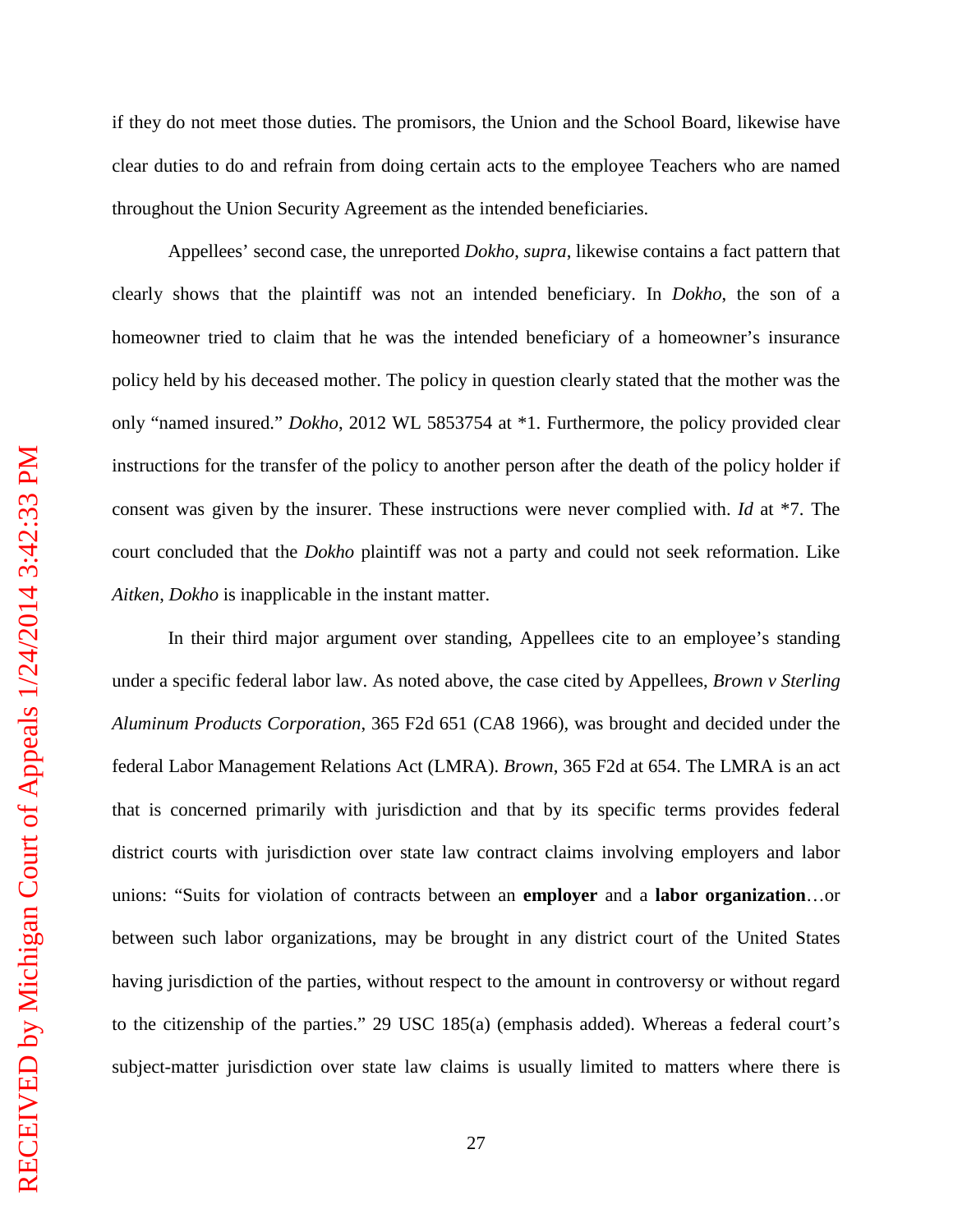diversity between the parties and the amount in question exceeds \$75,000, the LMRA expands this jurisdiction when the matter is related to labor contracts. And though jurisdiction is expanded, it is still confined to an "employer" and "a labor organization"; the statute's text does not include employees.

The LMRA is thus one of the many pathways available in matters related to disputes involving organized labor in the private sector. The parties may bring an action before the National Labor Relations Board, in state court, or before the federal district court if they meet the criteria in the LMRA. Hence, for several reasons, the LMRA has no bearing on the jurisdiction of the state courts in this matter regarding public-sector employees: first, it is a statute that confers jurisdiction on the *federal courts* to hear state law matters; second, it specifically applies to only employers and unions; and third, it applies only to the private sector. Because the LMRA does not affect the state court's jurisdiction over these contract claims, it cannot be used to deny this court the jurisdiction provided by our third-party beneficiary statute, MCL 600.1405.

The other series of labor law cases relied upon by the Appellees are likewise inapplicable for the reason that they were brought under the LMRA. These three cases, discussed below, are inapplicable for a second reason, as well: They involve an employee challenging a decision of an arbitrator. Unlike the instant case, arbitration, under the Federal Arbitration Act, 9 U.S.C.A. § 1 et seq., is necessarily confined to issues and parties who consent to the arbitration:

The language and holdings on which Local and the Court of Appeals rely cannot be divorced from the first principle that underscores all of our arbitration decisions: Arbitration is strictly "a matter of consent," … and thus "is a way to resolve those disputes — **but only those disputes** — that the parties have agreed to submit to arbitration."

*Granite Rock Co v Int'l Brotherhood of Teamsters*, 130 SCt 2847, 2857; 561 US 287 (2010)(emphasis added). Because the scope of arbitration can be so restricted, the first duty of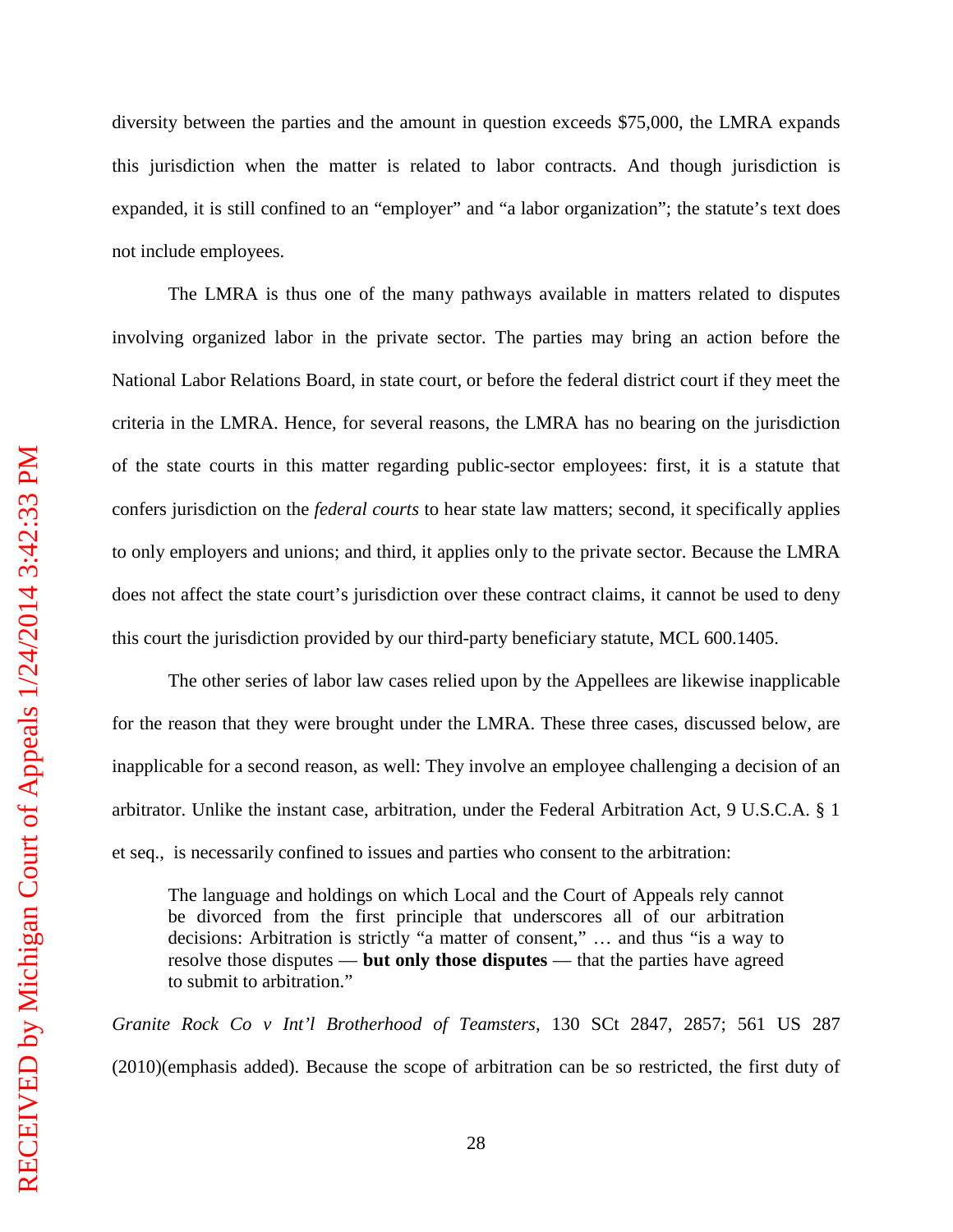the court is to "decide any questions concerning the formation or scope of an arbitration agreement before ordering parties to comply. . . ." *Id.* n 6. If the scope of the arbitration is limited by the parties seeking arbitration to the employer and the union, then the court's enforcement is so limited.

This restriction on arbitration's scope obviously does not apply to a court's jurisdiction. Unlike arbitration, the parties to a court action cannot agree to limit the scope of a court's jurisdiction by consent, nor can they expand jurisdiction by consent. An employer and a union cannot, for example, collude and agree that an employee does not fall under the jurisdiction of MCL 600.1405.

The three arbitration cases cited by Appellees, *Cleveland v Porca Company*, 38 F3d 289, 297 (CA7 1994), *Katir v Columbia University*, 15 F3d 23, 24-25 (CA2 1994), and *Martin v Youngstown Sheet and Tube Company*, 911 F2d 1239, 1244 (CA7 1990) all suffer from these double deficiencies: They were all brought in federal court under the LMRA, and they all involve an arbitration award where the employees were not parties to the arbitration. There is no federal law that is like MCL 600.1405 in providing intended beneficiaries with standing or providing federal courts with jurisdiction over the beneficiaries' claims under the LMRA or federal arbitration law. Therefore, the cases cited by Appellees are not applicable to the matter here.

Given that the Teachers are intended beneficiaries, they are therefore interested parties that have standing to seek a declaratory judgment regarding the power of the Union Security Agreement to bind them. Michigan's Rules of Court provide that the circuit courts may issue a declaration to determine the rights and duties of parties. Without authority, Appellees have contended that third-party beneficiaries cannot seek a declaratory ruling: "Instead, [Plaintiffs] are, at most, third party beneficiaries. As such, their right is limited to securing the benefits of the agreement." Defendants' Summary Judgment Brief at 9. It would be odd if the Teachers could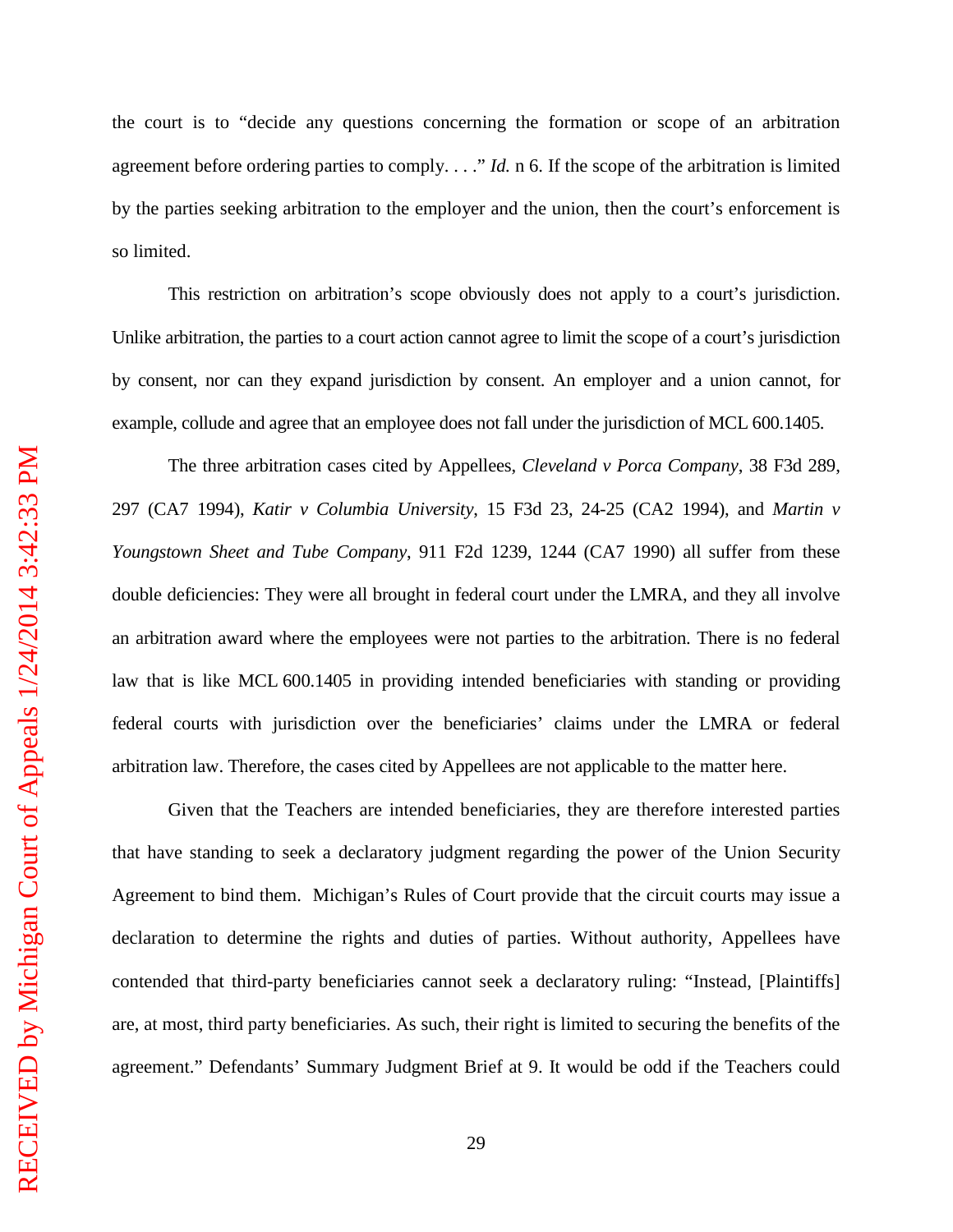$\overline{a}$ 

enforce their rights under a contract, but not request that a court determine whether those prescribed rights (and duties, including payment of dues or agency fees) are valid.

The law states, "In a case of actual controversy within its jurisdiction, a Michigan court of record may declare the rights and other legal relations of an interested party seeking a declaratory judgment. . . ." MCR 2.605(A)(1). The rule says "an interested party." There is no limitation here excluding a third-party beneficiary — clearly an interested party — from seeking a declaratory judgment. "Further, whenever a litigant meets the requirements of MCR 2.605, it is sufficient to establish standing to seek a declaratory judgment." *Lansing Schools Educ Ass'n v Lansing Bd of Educ*, 487 Mich 349, 371; 792 NW2d 686 (2010).

### **B. The jurisdiction of the Michigan Employment Relations Commission is limited to unfair labor practices.**

The authority and jurisdiction of the MERC is conferred by statute and circumscribed by the Employment Relations Commission Act, 423.1 *et seq*, and the Public Employment Relations Act, 423.201 *et seq*. In order to show that the Teachers' action does not fall under the jurisdiction of the MERC, we should first examine what the MERC does have jurisdiction over. Although perhaps a bit tedious, the Teachers would be remiss if they didn't provide the court with the statutory authority that the MERC does have, in order to show that the issues under appeal do not fit into any of these categories.

The authorizing statutes make it clear that the MERC has exclusive jurisdiction over only one aspect of contested proceedings under PERA,<sup>[11](#page-33-0)</sup> charges of "unfair labor practices." Not every matter arising between an employee, the employer, or the union is an unfair labor practice over which the MERC has jurisdiction. A good understanding of what is an unfair labor practice

<span id="page-33-0"></span> $11$  The MERC also has jurisdiction in the conduct and certifying of representation elections, but these are not implicated here.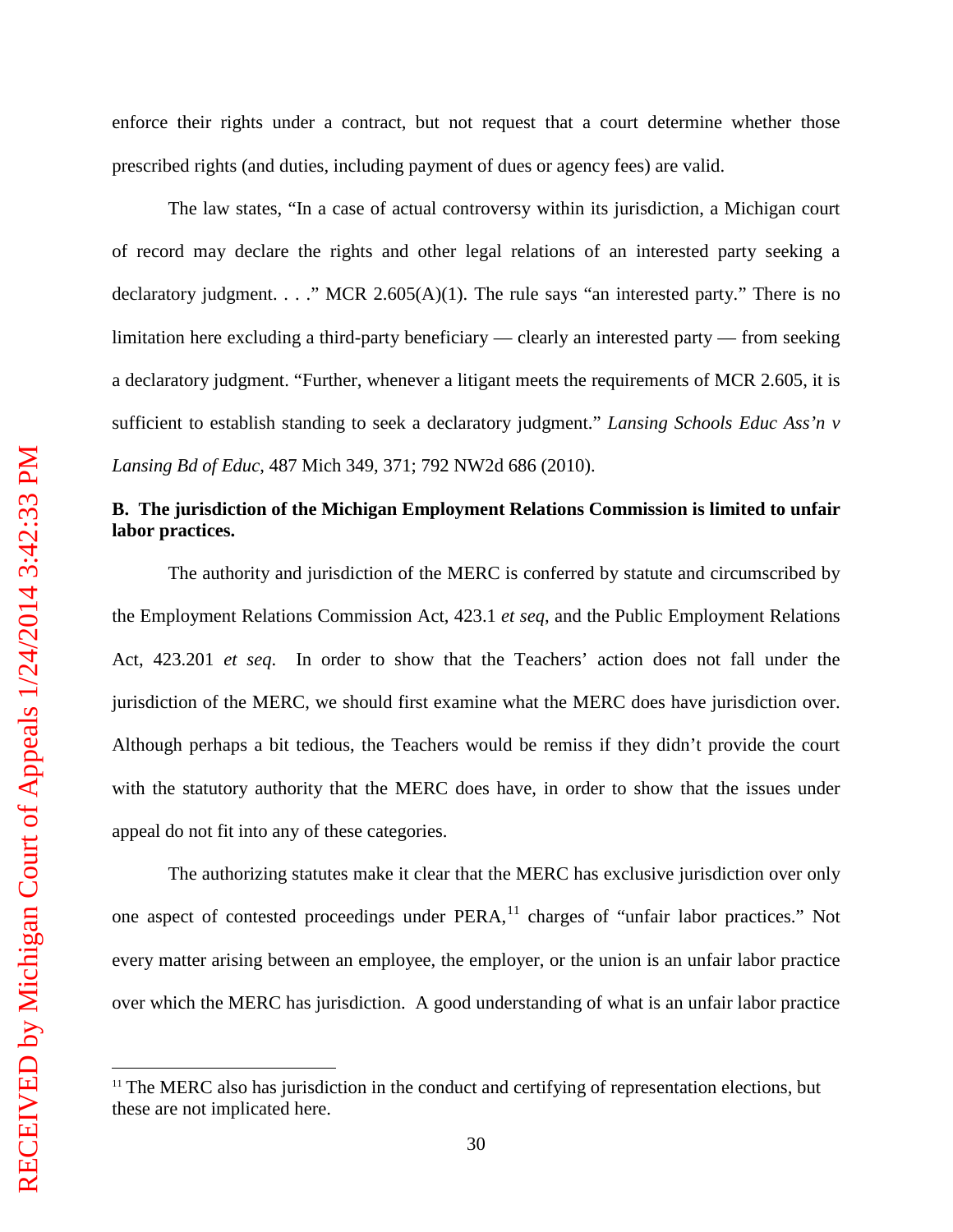can be gleaned from the definition examples found in Black's Law Dictionary,  $9<sup>th</sup>$  ed. "Examples of unfair labor practice by an employer include (1) interfering with protected employee rights, such as the right to self-organization, (2) discriminating against employees for union-related activities, (3) retaliating against employees who have invoked their rights, and (4) refusing to engage in collective bargaining. Examples of unfair labor practices by a labor organization include causing an employer to discriminate against an employee, engaging in an illegal strike or boycott, causing an employer to pay for work not to be performed (i.e., featherbedding), and refusing to engage in collective bargaining." It is clear that these do not apply to the instant matter.

MCL 423.216, being Section 16 of PERA, dictates what a statutory unfair labor practice is and defines the limits of MERC's jurisdiction: "Violations of the provisions of section 10 shall be deemed to be unfair labor practices remediable by the commission in the following manner:" At the time the Union Security Agreement was "created," Section 10 of PERA, MCL 423.210, stated, in pertinent part:

(1) A public employer or an officer or agent of a public employer shall not do any of the following:

(a) Interfere with, restrain, or coerce public employees in the exercise of their rights guaranteed in section 9.

(b) Initiate, create, dominate, contribute to, or interfere with the formation or administration of any labor organization. ….

(c) Discriminate in regard to hire, terms, or other conditions of employment to encourage or discourage membership in a labor organization. However, this act or any other law of this state does not preclude a public employer from making an agreement with an exclusive bargaining representative as described in section 11 to require as a condition of employment that all employees in the bargaining unit pay to the exclusive bargaining representative a service fee equivalent to the amount of dues uniformly required of members of the exclusive bargaining representative.

…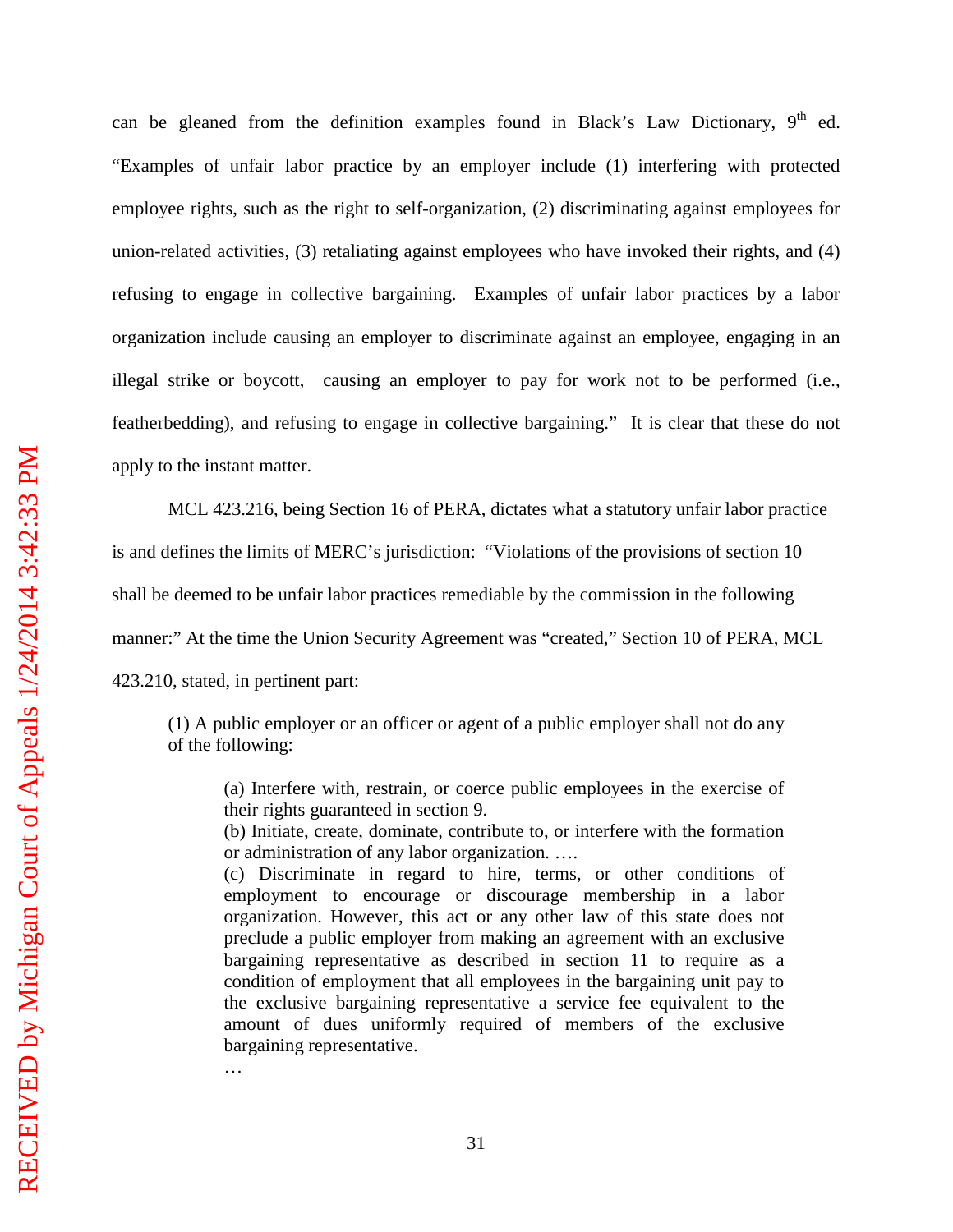(2) It is the purpose of 1973 PA 25 to reaffirm the continuing public policy of this state that the stability and effectiveness of labor relations in the public sector require, if the requirement is negotiated with the public employer, that all employees in the bargaining unit shall share fairly in the financial support of their exclusive bargaining representative by paying to the exclusive bargaining representative a service fee that may be equivalent to the amount of dues uniformly required of members of the exclusive bargaining representative.

(3) A labor organization or its agents shall not do any of the following:

(a) Restrain or coerce public employees in the exercise of the rights guaranteed in section 9. This subdivision does not impair the right of a labor organization to prescribe its own rules with respect to the acquisition or retention of membership.

(c) Cause or attempt to cause a public employer to discriminate against a public employee in violation of subsection (1)(c). …

Further, at that time, Section 9 of PERA, MCL 423.209, referred to in the then applicable

Section  $10(1)(a)$  and  $(3)(a)$  stated:

…

It shall be lawful for public employees to organize together or to form, join or assist in labor organizations, to engage in lawful concerted activities for the purpose of collective negotiation or bargaining or other mutual aid and protection, or to negotiate or bargain collectively with their public employers through representatives of their own free choice.

This limitation on the jurisdiction of the MERC is evident in the cases upon which Appellees relied in their circuit court motion for summary disposition. "Violations of § 10 of PERA are deemed **unfair labor practices** under [MCL 423.216] remediable by the Michigan Employment Relations Commission. **We have interpreted [MCL 423.216] as vesting the MERC with exclusive jurisdiction over unfair labor practices**." *St Clair Intermediate School Dist v Intermediate Educ Ass'n*, 458 Mich 540, 550; 581 NW2d 707 (1998) (emphasis added). "Clearly, the PERA is the exclusive remedy for any **unfair labor practice charge**, and the MERC has exclusive jurisdiction to adjudicate such charges." *Kent Co Deputy Sheriffs' Ass'n v Kent Co Sheriff*, 238 Mich App 310, 325; 605 NW2d 363 (2000) (emphasis added). Appellees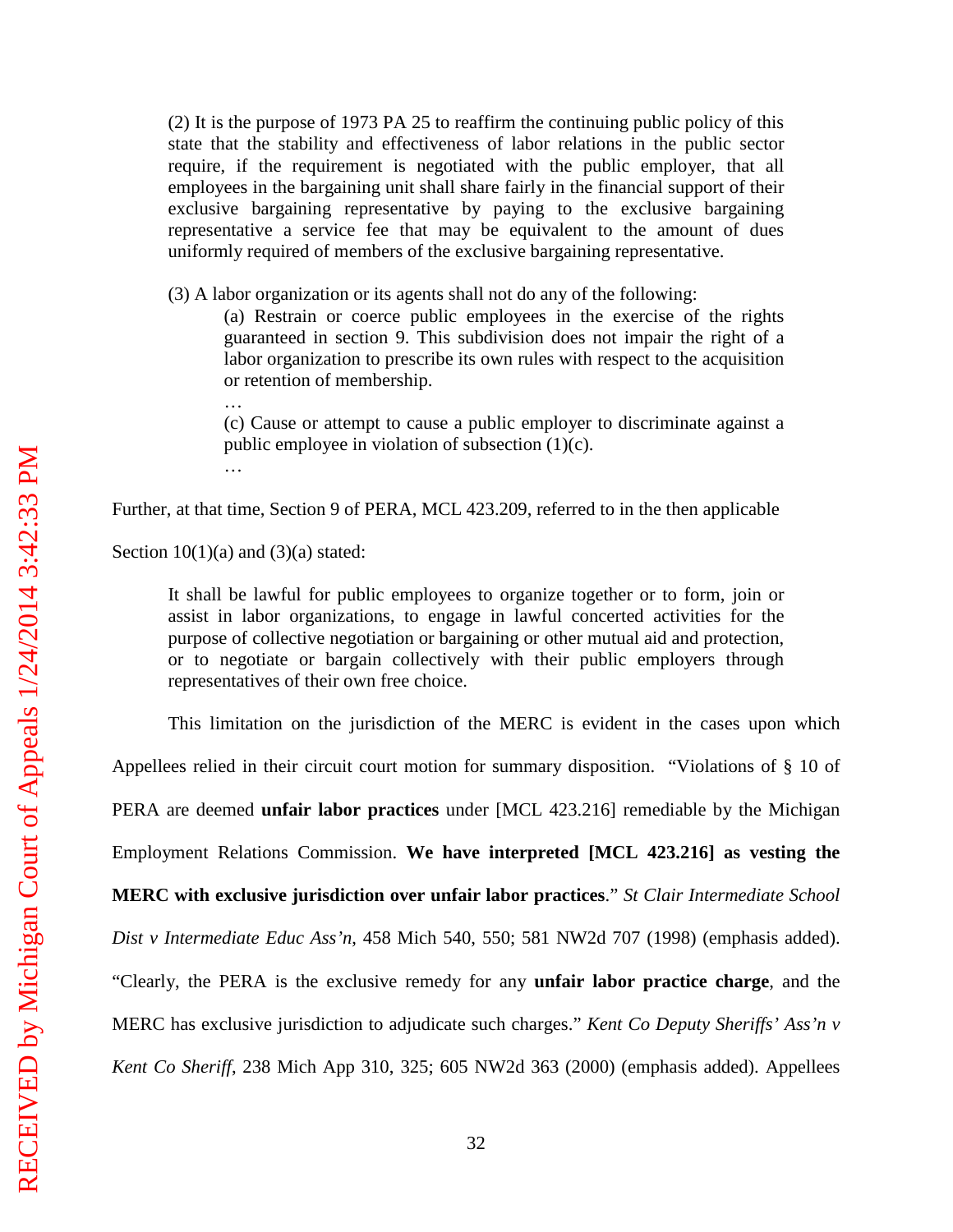relied on *Lamphere Board of Educ v Lamphere Federation of Teachers*, 400 Mich 104; 252 NW2d 818 (1977), for the proposition that circuit courts have no jurisdiction over actions concerning PERA. However, this misreads *Lamphere*. In *Lamphere,* the school system, following a strike, sought to create a completely new tort remedy with a financial penalty for strikers. *Id* at 107-8. The *Lamphere* court held that PERA provided the exclusive remedy to the schools to penalize striking teachers. *Id* at 112. The jurisdiction of MERC in *Lamphere* was, again, held to be limited to unfair labor practices. *Id* at 117- 20.

Not all applications of PERA involve an unfair labor practice, and the MERC does not have jurisdiction over all things related to PERA. Where the MERC does not have a legislative grant of jurisdiction, it has no authority to act. See, for example, *Michigan Educ Ass'n v Christian Bros Institute of Michigan*, 267 Mich App 660, 666; 706 NW2d 423 (2005), where the court dealt with the question of whether the MERC had jurisdiction over Catholic school employees: "Therefore, we follow the reasoning of the United States Supreme Court and hold that our Legislature did not intend to grant MERC jurisdiction over lay teachers in parochial schools. It follows that MERC's orders are vacated and all the claims in the petition are dismissed." When the matter involves an action on contract, the circuit court is the one with jurisdiction. "An unfair labor practice charge must be filed with the MERC; an action for breach of contract, in the circuit court." *Senior Accountants, Analysts and Appraisers Ass'n v Detroit*, 399 Mich 449, 464; 249 NW2d 121 (1976).

In some instances where the MERC has jurisdiction over certain matters, such as matters involving the "duty of fair representation," the circuit courts exercise concurrent jurisdiction. In *Demings v Ecorse*, 423 Mich 49; 377 NW2d 275 (1985), which involved a dispute over a policeman's promotion, the court observed: "[Plaintiff police officer] combined a breach of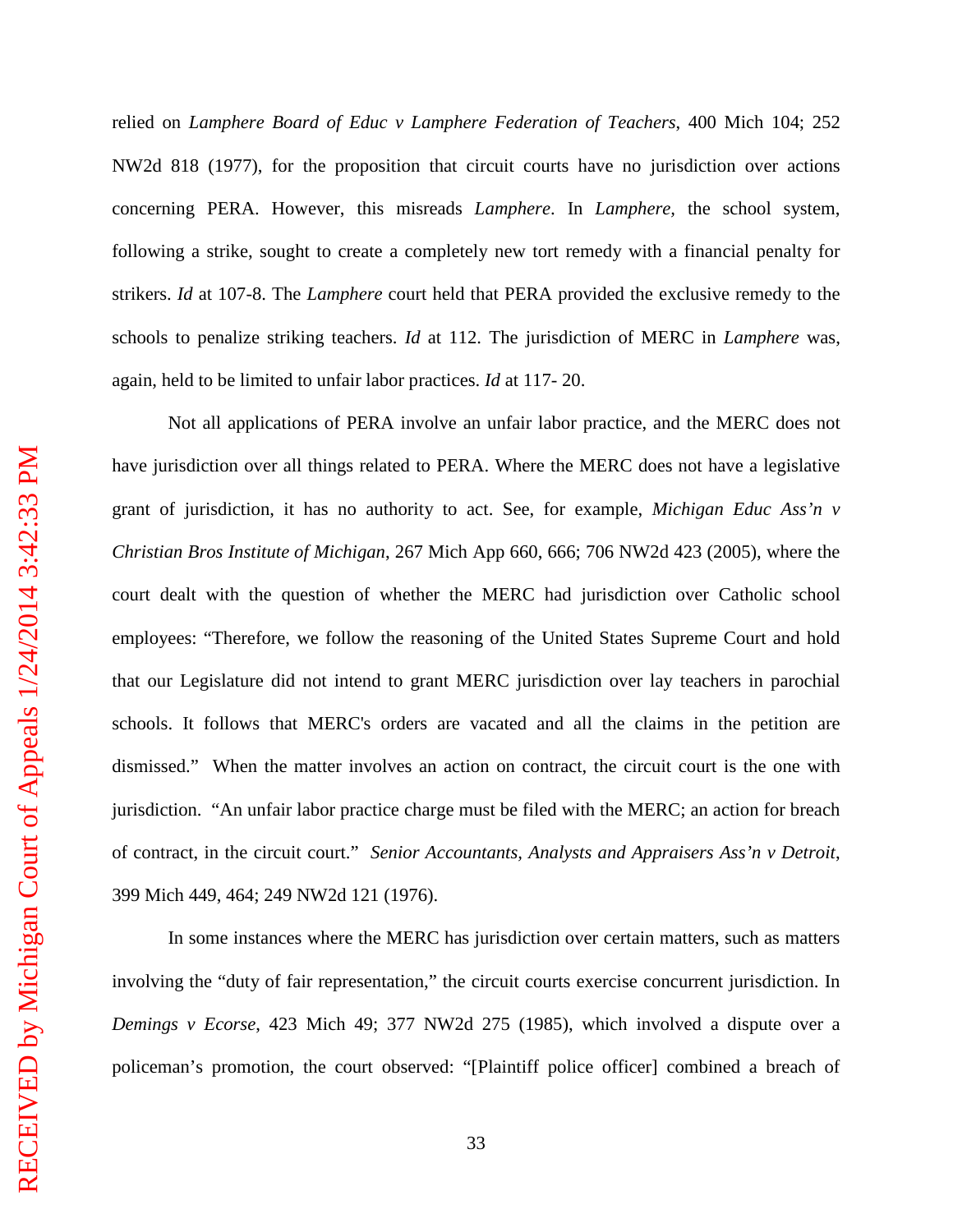contract action against the employer with a breach of fair representation against the union. This combination is quite common and is another reason for allowing the courts concurrent jurisdiction both in private and public sector breach of fair representation claims." *Id.* at 63. Appellees cited *Demings*, but misconstrued the holding where they claimed: "[T]he court noted the sole exception to the Commission's exclusive jurisdiction; that a Circuit Court had concurrent jurisdiction with MERC with regard to one class of matters, i.e., those asserting that the Union breached its duty of fair representation. However, that is the only exception; MERC has complete authority with regard to all other matters." Defendants' Summary Disposition Brief at 11. Appellees cited no portion of *Demings* for this interpretation. A fairer interpretation of *Demings* is almost the opposite of what the Appellees claimed. The MERC has exclusive jurisdiction over unfair labor practices only, and unfair labor practices are the exception to the courts' general jurisdiction over labor matters. Consider the Michigan Supreme Court's observation in *Demings* on the importance of courts' retaining jurisdiction in labor matters:

The [U.S. Supreme] Court suggested in [*Vaca v Sipes*, 386 US 182 (1967)] that courts are better able to protect the rights of individual employees than agencies: "The collective bargaining system as encouraged by Congress and administered by the NLRB of necessity subordinates the interests of an individual employee to the collective interests of all employees in the bargaining unit… The Court concluded that it is not enough to have this right enforced by the board. "Were we to hold, as petitioners and the Government urge, that the courts are foreclosed ... from this traditional supervisory jurisdiction, the individual employee injured by arbitrary or discriminatory union conduct could no longer be assured of impartial review of his complaint, since the Board's General Counsel has unreviewable discretion to refuse to institute an unfair labor practice complaint."… The institutional argument is as applicable to the MERC as it is to the NLRB.

*Demings* 423 Mich at 61-62 (citations omitted). Although this passage discusses federal labor law in the context of the duty of fair representation, the Michigan Supreme Court makes clear that the same reasoning applies to the MERC in the matter at hand. This passage completely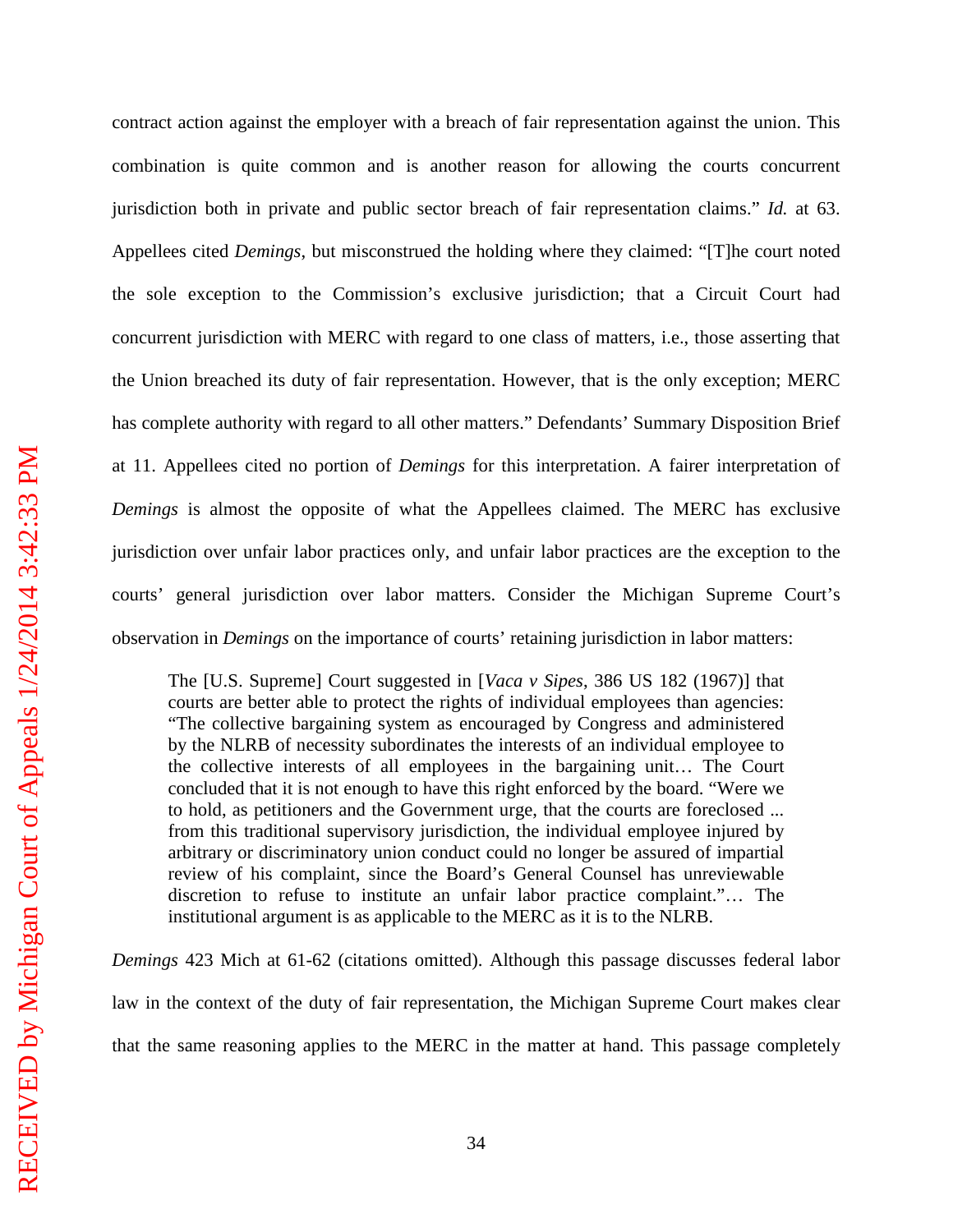undercuts Appellees' contention that *Demings* stands for the proposition that the MERC has jurisdiction over all PERA matters with one sole exception.

Neither Appellees nor the Circuit Court made an attempt to show why or how this matter could have been characterized as an unfair labor practice. The Appellees cited two cases where the courts rejected attempts to bring unfair labor practice cases under another characterization in circuit courts. But these two cases are not comparable to this matter, as those attempts fell easily within the standard unfair labor practice categories that were cited at length above. In *Kent Co Deputy Sheriffs' Ass'n*, the court stated: "Analogously, in Michigan's public sector, the employer's failure to release nonprotected information constitutes an unfair labor practice under the PERA, as interpreted and enforced by the MERC. MCL 423.210(1)(e)." *Kent Co Deputy Sheriffs' Ass'n*, 238 Mich App at 314. And in *Michigan ASFSCME Council 25*, the court stated:

[W]hen a labor contract expires, a public employer has a continuing duty to bargain in good faith to obtain a new contract with regard to "wages, hours, and other terms and conditions of employment." … If an employer violates the prohibition against unilateral action on a mandatory bargaining subject before an impasse occurs, an unfair labor practice has been committed. MCL  $423.210(1)(e)$ ; MCL 423.216(a).

*Michigan AFSCME Council 25,* 2007 WL 3357398 at \*3. Neither of these cases provides any indication as to how this matter should have been brought as an unfair labor practice or how the circuit court would have lacked jurisdiction over the matter.

#### **IV. CONCLUSION AND RELIEF REQUESTED**

For the reasons stated above, the Teachers' case should not have been dismissed by the circuit court for lack of subject matter jurisdiction. The Court of Appeals should consider the matter on the merits and order that the Unions Security Agreement is invalid for the reasons given. In the alternative, the Court of Appeals should reverse the circuit court's order, and rule that the Teachers have standing and that circuit courts have subject matter jurisdiction over